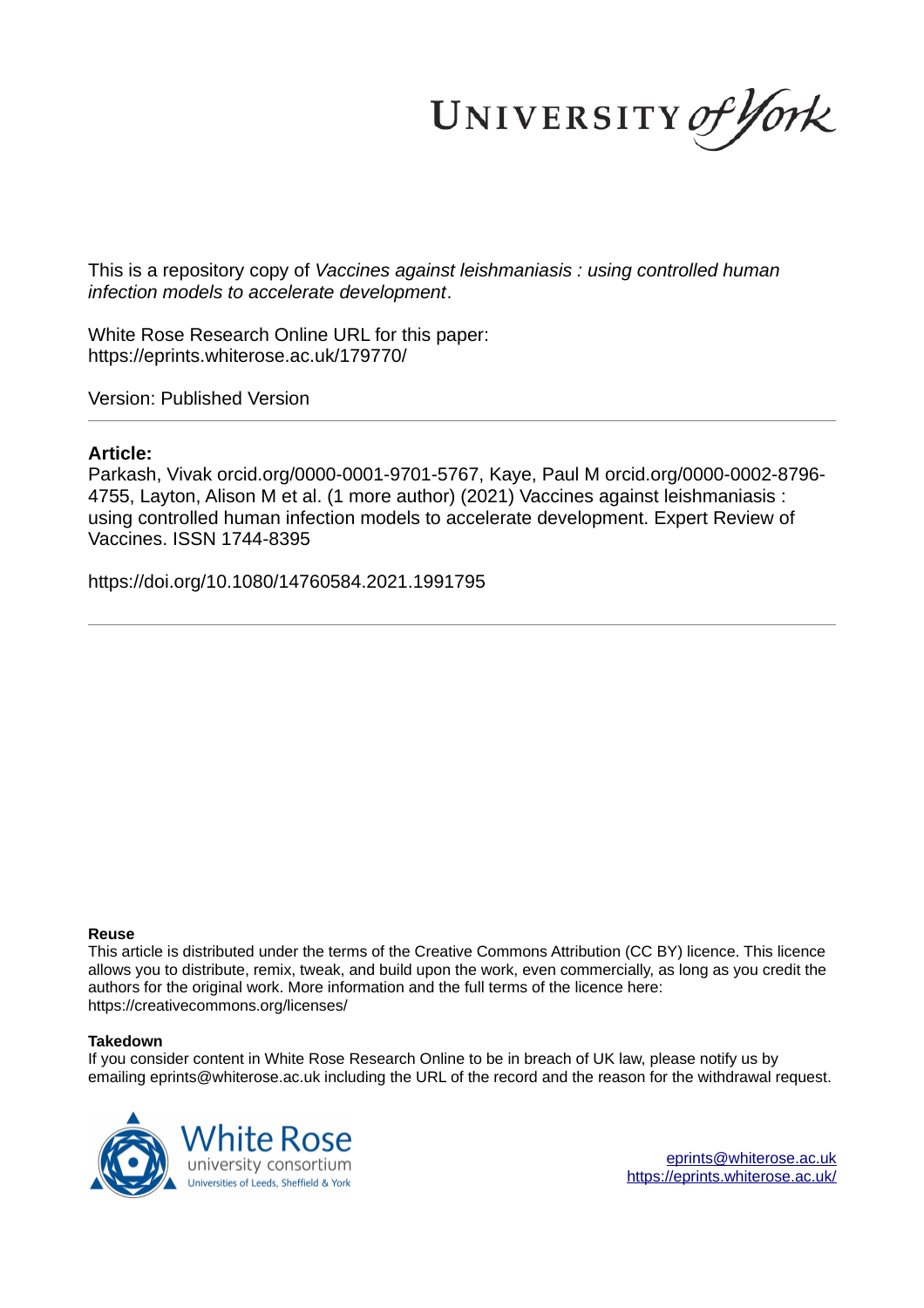



**ISSN: (Print) (Online) Journal homepage: https://www.tandfonline.com/loi/ierv20**

# **Vaccines against leishmaniasis: using controlled human infection models to accelerate development**

**Vivak Parkash, Paul M. Kaye, Alison M Layton & Charles J Lacey**

**To cite this article:** Vivak Parkash, Paul M. Kaye, Alison M Layton & Charles J Lacey (2021): Vaccines against leishmaniasis: using controlled human infection models to accelerate development, Expert Review of Vaccines, DOI: 10.1080/14760584.2021.1991795

**To link to this article:** https://doi.org/10.1080/14760584.2021.1991795

© 2021 The Author(s). Published by Informa UK Limited, trading as Taylor & Francis Group.



 $\bullet$ 

Published online: 27 Oct 2021.

Submit your article to this journal  $\mathbb{Z}$ 

**Article views: 9** 



 $\overline{\mathbf{Q}}$  View related articles  $\mathbf{C}$ 

View Crossmark data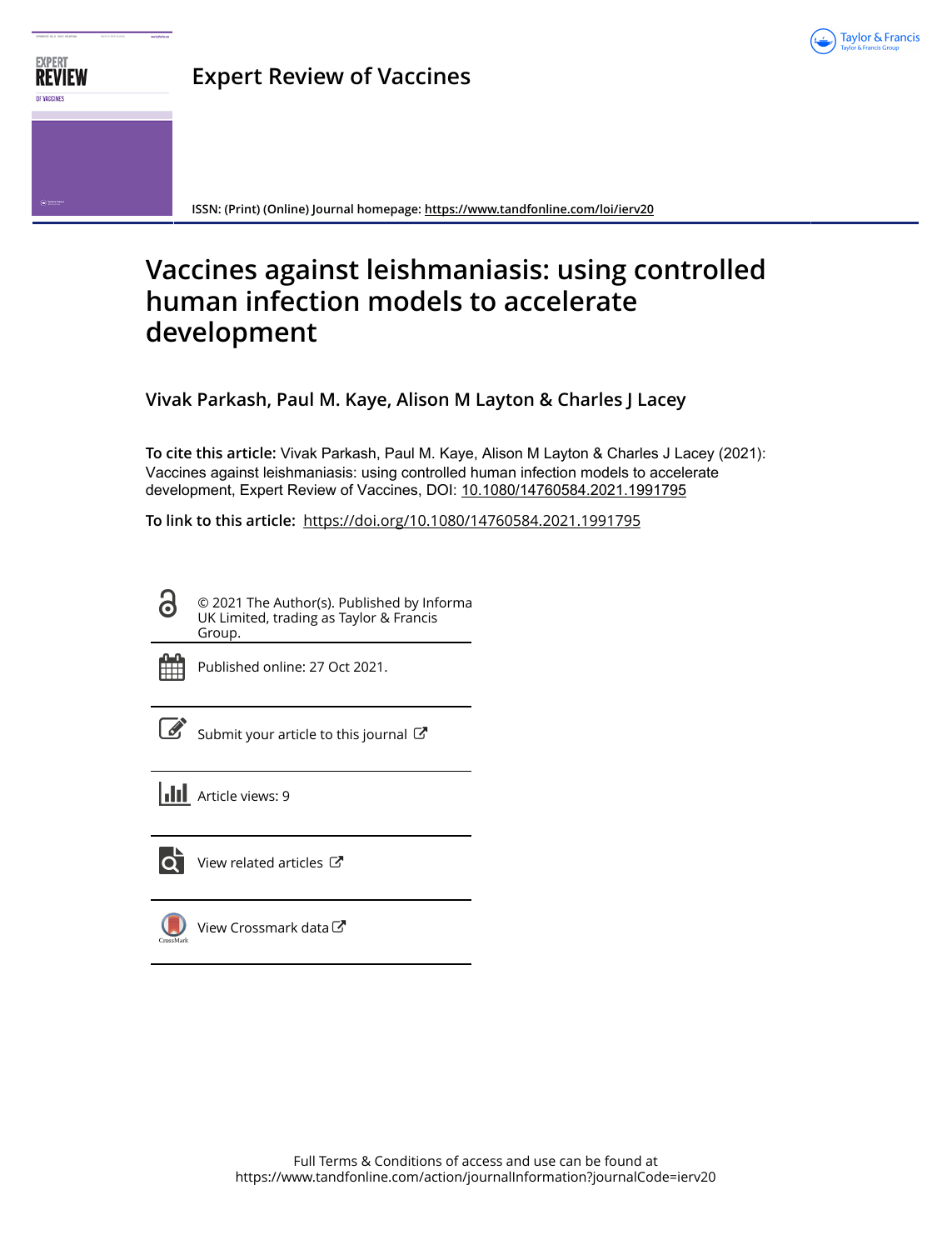Taylor & Francis Taylor & Francis Group

**a** OPEN ACCESS **a** Check for updates

## **Vaccines against leishmaniasis: using controlled human infection models to accelerate development**

## Vivak Parkash<sup>[a,b](#page-2-0)</sup>, P[a](#page-2-0)ul M. Kaye<sup>a</sup>, Alison M Layton<sup>a</sup> and Charles J Lacey<sup>a</sup>

<span id="page-2-0"></span>aYork Biomedical Research Institute, Hull York Medical School, University of York, York, UK; <sup>b</sup>Department of Infection and Tropical Medicine, Sheffield Teaching Hospitals Nhs Foundation Trust, Sheffield, UK

#### **ABSTRACT**

**Introduction:** Leishmaniasis is a neglected tropical disease that is defined by the World Health Organization as vaccine preventable. Although several new candidate vaccines are in development, no vaccine has successfully reached the market for human use. Several species of *Leishmania* cause human disease and have co-evolved with their respective sand fly vectors. These unique relationships have implications for initiation of infection and vaccine development. An approach to vaccine development for many infectious diseases is the use of controlled human infection models (CHIMs).

**Areas covered:** We describe the history and recent development of experimental and deliberate infection using *Leishmania* in humans and the rationale for developing a new sand fly-initiated CHIM to progress leishmaniasis vaccine development. Examples from other infectious diseases are discussed in the context of the development of a new leishmaniasis CHIM. We also reflect upon the manufacture of the challenge agent, practical considerations, safety, ethics, and regulatory issues.

**Expert opinion:** A new cutaneous *Leishmania* CHIM is being developed to enable testing of vaccines in the development pipeline. Questions remain about the use of such CHIMs to determine effectiveness of vaccines against visceral leishmaniasis. However, such a CHIM will be invaluable in expediting time to market for vaccines.

#### ARTICLE HISTORY

Received 1 August 2021 Accepted 7 October 2021

#### **KEYWORDS**

Controlled human infection model (CHIM); human challenge; leishmaniasis; vaccines; experimental models; experimental infection

## **1. Background**

## **1.1. Understanding the problem and the clinical context of leishmaniasis**

<span id="page-2-1"></span>Leishmaniasis is a neglected tropical vector-borne disease caused by infection with the intracellular protozoan parasite *Leishmania*. It is endemic in at least 98 countries across the world [\[1](#page-10-0)], with over 50 species of *Leishmania* having been discovered [\[2](#page-10-1)], of which 20 species, belonging to two subgenera, having the potential to cause human disease [\[3](#page-10-2)]. Over 100 million people are deemed to be at risk of contracting leishmaniasis, with estimates suggesting 1 billion people reside in endemic regions [\[1](#page-10-0), [4–6](#page-10-3)]. Up to 1 million new cases occur each year [[6\]](#page-10-4), with an estimated 20,000 deaths, representing a significant burden of disease [\[7](#page-10-5)]. Leishmaniasis is largely a disease of poverty and areas of endemicity show over-representation by low- and middle-income (LMIC) countries. Leishmaniasis causes a spectrum of disease, predominantly affecting the skin (tegumentary leishmaniasis), but with potential to cause fatal systemic disease (visceral leishmaniasis; VL). The range of skin manifestations are broad including localized or widespread lesions with or without mucosal involvement. Disease pathogenesis is determined predominantly by the species of infecting *Leishmania* parasite, with distinct geographical regions associated both with particular parasite and vector species and specific clinical manifestations, with the prefix 'Old World' (reflecting the Middle East,

<span id="page-2-5"></span><span id="page-2-4"></span>Africa, and Asia) and 'New World' (reflecting the Americas) often being employed. Host genetics and environmental factors also play an important role [\[8](#page-10-6)]. Elimination campaigns in South Asia have helped decrease the numbers of new cases of VL although substantial barriers remain [\[9](#page-10-7)]. Countries bordering the Mediterranean are also endemic for leishmaniasis, and sporadic cases not linked to travel have been reported in nonendemic settings [[10](#page-10-8)]. The natural vector is the female phlebotomine sand fly, which becomes infected as a result of ingestion of parasites when taking a blood meal. Over 700 species of sand fly have been discovered to-date [\[2](#page-10-1)], and close to 100 are vectors of *Leishmania* that can cause human disease [\[3](#page-10-2)]. *Leishmania*-associated sand flies are geographically distributed in mainly tropical climates, although species are found in temperate climates which has implications for disease spread and immunity [\[11](#page-10-9)].

## <span id="page-2-6"></span><span id="page-2-3"></span><span id="page-2-2"></span>**1.2. The burden of disease and issues affecting clinical management**

The most commonly reported form of leishmaniasis is localized cutaneous leishmaniasis (CL). Typically, this results in skin lesions that have the ability to self-heal, with or without ulceration. Causative species include *L. major* and *L. tropica*  in the Old World, and the *L. mexicana* complex and the *L. (Viannia) braziliensis* complex in the New World. New World species may also result in mucosal leishmaniasis (*L. (Viannia)* 

CONTACT Charles J Lacey & Charles.Lacey@hyms.ac.uk <sup>3</sup> York Biomedical Research Institute, Hull York Medical School, University of York, York, UK

© 2021 The Author(s). Published by Informa UK Limited, trading as Taylor & Francis Group. This is an Open Access article distributed under the terms of the Creative Commons Attribution License (http://creativecommons.org/licenses/by/4.0/), which permits unrestricted use, distribution, and reproduction in any medium, provided the original work is properly cited.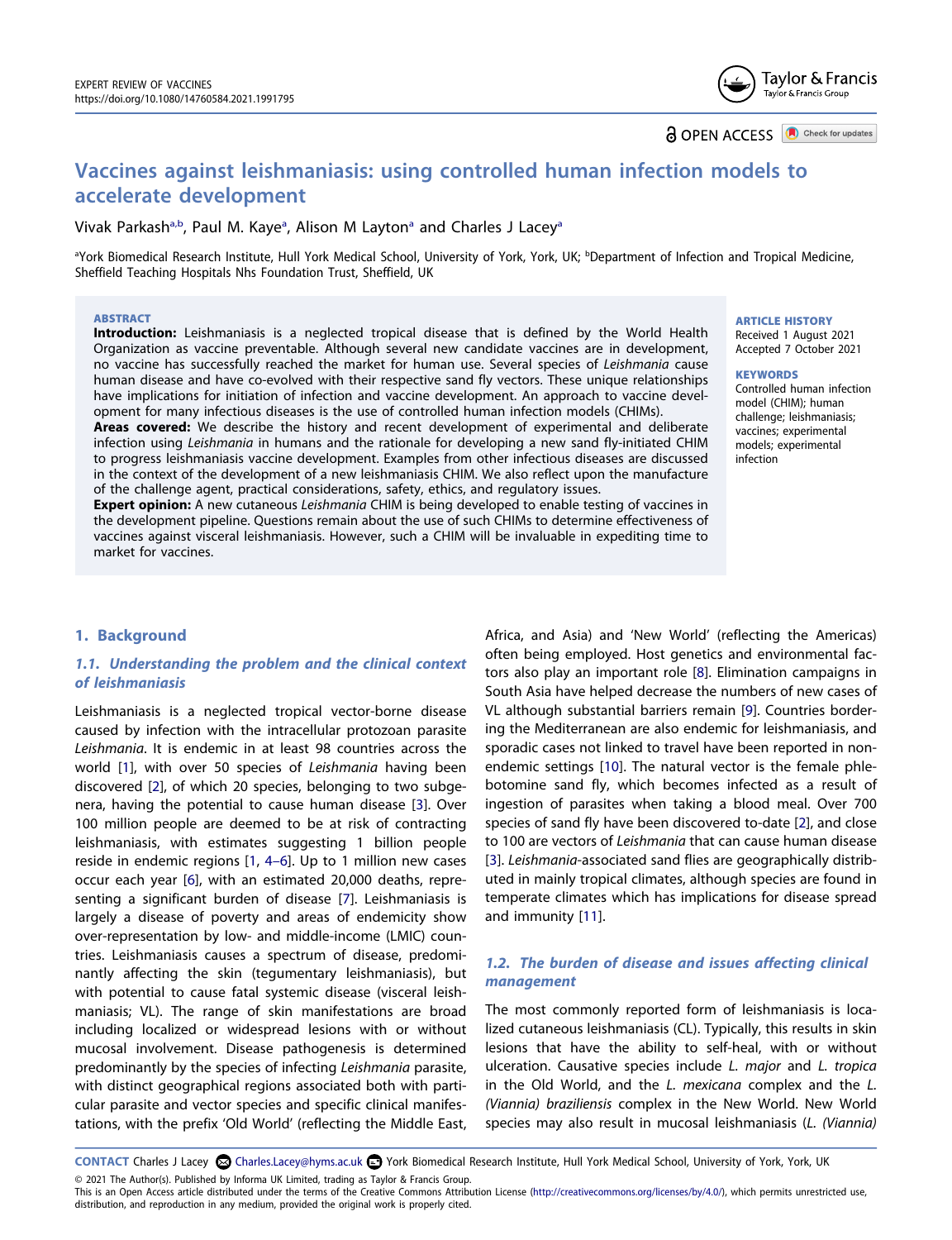#### **Article highlights**

- Leishmaniasis control has been challenging, contributed to by a lack of an effective human vaccine and limited drug therapies.
- Controlled human infection models have demonstrated efficacy of vaccine candidates at an early stage of development. Where vaccine candidates have not demonstrated success using such models, such studies have contributed to new concepts that underpin understanding of disease pathogenesis.
- Deliberate human infection using Leishmania parasite has been carried out for several centuries in a practice known as leishmanization. Individuals in endemic areas were inoculated with live parasites that prevented further infection after subsequent re-exposure.
- Over the past century, deliberate exposure to Leishmania has been used to study methods of transmission as well as the immunology of disease at the host-vector-parasite interface.
- In any CHIM study it is imperative that a well-characterized infectious challenge agent is employed. A parasite bank for Leishmania major, manufactured to GMP, has been developed. It is expected that this parasite bank will be large enough to satisfy numerous CHIM studies in the future.
- Following demonstration of safety and reproducibility of uninfected sand fly bites and studies on the public perception of the study design, a CHIM protocol has received ethical approval in the UK.
- Currently, the majority of CHIM studies take place in non-endemic settings, later being transferred to endemic settings. This dynamic is challenging for a multitude of reasons. Future CHIMs may be developed directly in endemic settings, building long-term resources and infrastructure. The new CHIM for cutaneous leishmaniasis is expected to expedite the selection of promising new vaccines for progression to large-scale clinical trials.

<span id="page-3-2"></span><span id="page-3-1"></span><span id="page-3-0"></span>*braziliensis*), diffuse cutaneous leishmaniasis (*L. amazonensis)*  and disseminated cutaneous leishmaniasis (*L. (Viannia) guyanensis*). *Leishmania aethiopica* infection can produce the entire spectrum of tegumentary disease in Ethiopia [[12\]](#page-10-10). Visceral leishmaniasis (VL), also known as kala-azar, is caused by parasites of the *L. donovani* complex. It affects the internal organs and is usually fatal if left untreated. Symptoms include organomegaly and end-organ damage, bone marrow suppression, cachexia and anorexia, persistent fever as well as an increased incidence of secondary infections [\[13](#page-10-11)[,14\]](#page-10-12). In total, 90% of VL cases are reported from Brazil, Ethiopia, India, Kenya, Somalia, South Sudan and Sudan, with 70% of cases in India reported from a single state, Bihar [\[15\]](#page-10-13). VL transmission is typified in the Indian subcontinent by anthroponotic transmission, though recent reports suggest a possible canine reservoir [\[16](#page-10-14)]. In contrast, in the Americas, VL is typically zoonotic. Following treatment, up to 20% of patients may develop post-kala-azar dermal leishmaniasis (PKDL), characterized by a progressive maculopapular rash, which can transform into nodular eruptions [\[17](#page-10-15)]. PKDL is thought to be predominantly immunologically mediated [\[18\]](#page-10-16), linked to persistent parasites in the skin lesions and patients remain infectious for sand flies [\[17,](#page-10-15) [19,](#page-10-17) [20\]](#page-10-18). HIV coinfection worsens the prognosis for both VL and PKDL patients [\[21,](#page-10-19)[22\]](#page-10-20).

<span id="page-3-7"></span><span id="page-3-6"></span><span id="page-3-5"></span><span id="page-3-4"></span><span id="page-3-3"></span>A limited number of effective anti-leishmanial drugs are available (reviewed elsewhere [[23–25](#page-10-21)]) but risks of drug resistance remain and standard care has limited efficacy in HIV coinfected patients. Currently no vaccines have been licensed for use in the prevention of human leishmaniasis, though

considerable progress has been made in recent years and it is generally accepted that a vaccine to prevent one or all forms of leishmaniasis would have considerable public health value.

## **2. Controlled human infection models**

## **2.1. A background to studies of controlled human infection**

<span id="page-3-8"></span>Controlled human infection model (CHIM) studies use deliberate methods of exposure of human participants to pathogens, most commonly to test efficacy of candidate vaccines or to understand disease pathogenesis. Many terms are used interchangeably to describe controlled deliberate infection studies on human participants. Discussion within the field, evidenced by a workshop held by the Academy of Medical Sciences in 2018 [\[26\]](#page-10-22), has strengthened the use of the term 'controlled human infection models' (CHIM), as most accurately and uniformly describing these studies. The importance of uniformity of language surrounding such studies is important to ensure clarity of message and avoidance of confusion, particularly as such studies are becoming increasingly well known outside of science-literate audiences. The term 'challenge' is used commonly in reference to these studies, with similar terms such as 'human challenge models/studies/trials,' 'human infection challenge,' 'microbial challenge studies,' 'volunteer infection studies,' amongst many other variations. Infectious agents used in CHIM studies are most commonly referred to as the 'challenge agent.'

Using CHIM studies to measure efficacy of interventions at an early stage of development has a number of advantages when coupled with traditional vaccine studies and immunological analyses. In particular, immunological correlates of protection can be derived, whilst candidate vaccines can be upor down-selected at an early stage of development. This can also be more cost-effective in preventing potentially poorly performing candidates heading into large scale clinical trials. As such, resources can be more effectively distributed in supporting a larger number of candidate vaccines, enhancing the possibility of a successful vaccine being developed. However, the predictive value of CHIMs should always be considered, particularly when there is significant divergence between disease progression and/or endpoints in a CHIM compared to the disease course in a real-world endemic setting.

<span id="page-3-9"></span>CHIM studies have contributed significantly to our understanding of many diseases and attempts at control, with new vaccines being tested, novel discoveries and more accurate translation of results as compared to animal studies. Many such CHIMs and prospective human infection studies exist for a multitude of diseases, described in depth elsewhere [[27–35\]](#page-10-23). Many studies using CHIM models have generated meaningful new data, even where they have either failed to demonstrate efficacy of an intervention or where testing of specific treatments has not taken place. For example, in prospective studies involving dengue virus, CHIM studies provided valuable insight into transformation to dengue hemorrhagic fever, and a source of serial peripheral blood mononuclear cells (PBMC), sera and plasma that may prove valuable for identifying determinants of disease,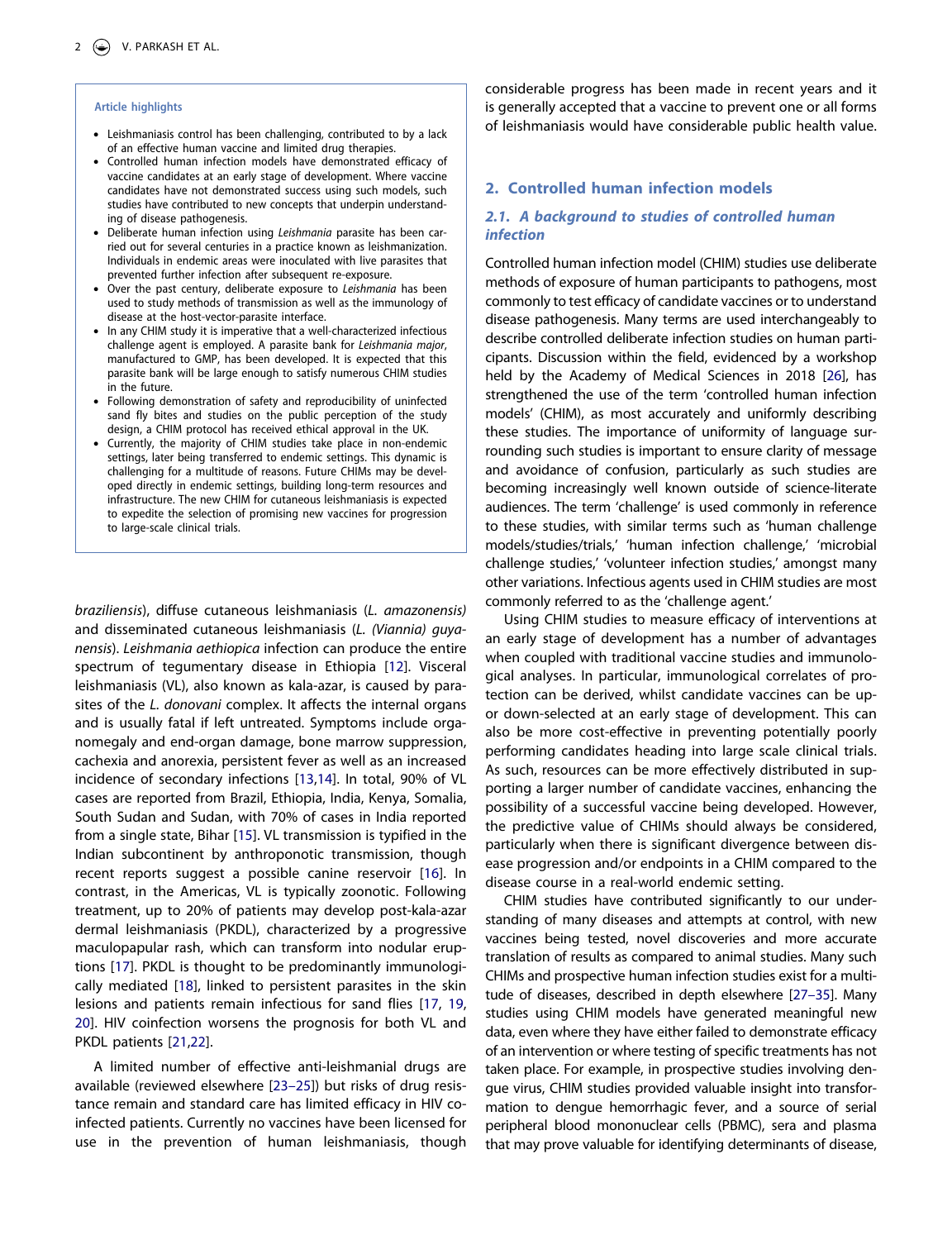EXPERT REVIEW OF VACCINES  $\Rightarrow$  3

<span id="page-4-5"></span><span id="page-4-3"></span><span id="page-4-2"></span><span id="page-4-0"></span>correlates of protection and other downstream comparative immunological analyses [\[31\]](#page-10-24). In a CHIM study for *Streptococcus pneumoniae*, it was shown that carriage of pneumococcus was functionally significant and protected against subsequent carriage. This could not be determined purely by using animal models. Furthermore, this CHIM allowed the pathogen dose dependency of the antibody responses to be determined [[32](#page-10-25)]. In a norovirus CHIM, it was found that infected immunocompetent hosts do not display a measurable viremia[[30](#page-10-26)]. Archived material from this early norovirus challenge study has contributed to novel research findings in more recent studies, with implications for norovirus diagnostics and assays [[36](#page-10-27)]. In a CHIM for schistosomiasis, although the impact of repeated infection in endemic settings was not reproduced, the utility of early diagnostic tests could be confirmed [[33](#page-10-28)]. A CHIM study for malaria indicated that strong cellular immune responses did not impact on parasite growth rates, leading to a focus on achieving sufficient antibody titers[[37](#page-11-0)]. In some cases, CHIM studies have been particularly beneficial where there is a lack of validated animal models. This is particularly true of dengue virus, where non-human primates do not display clinical disease despite measurable viremia [\[31,](#page-10-24)[38\]](#page-11-1). CHIM studies are even being considered for many diseases that had previously been thought to have been 'unchallengeable' due to ethical and pathological reasons, such as experimental infection with bacillus Calmette-Guérin (BCG) as a surrogate for *Mycobacterium tuberculosis* [[39](#page-11-2)]. The use of CHIMs for rapid development and testing of emerging viral pathogens has been realized with a CHIM for SARS-CoV-2 currently being investigated [[35](#page-10-29)].

## <span id="page-4-6"></span><span id="page-4-4"></span><span id="page-4-1"></span>**2.2. The history of experimental Leishmania infection and sand fly bite on human participants**

<span id="page-4-11"></span><span id="page-4-9"></span><span id="page-4-8"></span><span id="page-4-7"></span>The early part of the  $20<sup>th</sup>$  century bought with it an abundance of small experiments in quick succession that improved the understanding of the disease, the parasite and mode of transmission. The first documented experimental transmission to humans was in 1907, using subcutaneous inoculation [\[40](#page-11-3)]. Further work suggested the association of the *Leishmania*  parasite with the sand fly [[41](#page-11-4)]. The role of the sand fly in transmission of the parasite was then confirmed in experiments on human participants, although these early investigations did not expose humans directly to sandflies [[42](#page-11-5)]. The first documented human exposure to sand flies in an experimental setting involved xenodiagnosis to confirm transmission to non-infected sand flies from infected human participants [[43](#page-11-6)]. Further pioneering work by Adler and Theodor in the early 20<sup>th</sup> century successfully confirmed the transmission of *Leishmania* from phlebotomine sand flies directly to humans and this has been reproduced since, as well as many experimental human infections using parenteral methods [[44–51](#page-11-7)]. This early work elucidated the life cycle of the *Leishmania*  parasite in the sand fly and the finding of transmission via sand fly bite was made. It was also demonstrated that artificial feeding on infected tissue was comparable to transmission from human to sand fly [[52,](#page-11-8)[53](#page-11-9)]. Subsequent studies demonstrated transmission using different sand fly and *Leishmania*  species [[54–56](#page-11-10)]. Inoculation of *Leishmania infantum*, causing canine leishmaniasis, into human participants, which demonstrated the ability for similar *Leishmania* species to infect and manifest similar disease phenotypes across mammalian species, confirmed the suggestions of an infectious reservoir across species with relevance to human disease [\[57\]](#page-11-11).

<span id="page-4-14"></span><span id="page-4-13"></span>A long-standing practice for many centuries in *Leishmania*endemic countries, particularly in the Middle East, was 'leishmanization.' This involves inoculation of parasites transferred from a person with an active cutaneous lesion, to an anatomical site where lesion development and scarring would be less stigmatizing such as the buttocks. The observation was made that healing of the lesion protected the recipient from further *Leishmania* infections throughout their lifetime [\[58\]](#page-11-12). Leishmanization proliferated in the mid to later part of the 20<sup>th</sup> century, notably involving service personnel involved in conflicts in hyperendemic areas of the Middle East. Approximately 2 million people underwent leishmanization in this setting, which included a number of refugees, and a significant reduction in new cases was observed [\[59\]](#page-11-13). After the cessation of the Iran–Iraq conflict, leishmanization was largely abandoned. Adverse effects included exacerbated localized reactions in comparison to the usual disease course of the inoculated species *Leishmania major* [\[60](#page-11-14)], and hypersensitivity [\[59](#page-11-13)]. Reliability and viability of the inoculated parasite also varied widely, although currently leishmanization still occurs sporadically in Uzbekistan [[61](#page-11-15)].

<span id="page-4-20"></span><span id="page-4-19"></span><span id="page-4-17"></span><span id="page-4-16"></span><span id="page-4-15"></span><span id="page-4-10"></span>More recently, the practice of leishmanization has been studied further to assess reproducibility and utility to study new vaccines and indeed for use as a potential live vaccine [\[44](#page-11-7), [62–65\]](#page-11-16). This has been facilitated in part by improved parasite culture techniques [[66\]](#page-11-17) and improved understanding of good manufacturing practices (GMP). Contemporary experimental infection studies have also sought to examine the immunological basis of infection. One study attempted to demonstrate cross-protection using exposure to *L. arabica*infected *P. papatasi* in one human participant, and needle challenge in 3 participants [[67](#page-11-18)]. The participant challenged by sand fly bite did not develop lesions, and all other participants developed lesions by day 250 after subsequent *L. major*  challenge. A further study, using an *L. major* preparation made under GMP, demonstrated lesions in 19 out of 23 healthy *Leishmania*-naïve participants, using needle challenge[\[63\]](#page-11-19). The majority (74%) developed ulcerated lesions by day 60, although all healed successfully, either spontaneously or with treatment. Collectively, these historic human infection studies have laid the groundwork for developing a new CHIM that builds on recent advances in our understanding of transmission.

#### <span id="page-4-18"></span>**3. Developing a CHIM for leishmaniasis**

## **3.1. Pathway to an effective CHIM**

<span id="page-4-22"></span><span id="page-4-21"></span><span id="page-4-12"></span>Numerous non-human mammalian models exist for the study of both cutaneous and visceral forms of disease, which have added significant insight in to the behavior of host and pathogen [[68](#page-11-20), [69\]](#page-11-21). However, the predictive power of these animal models in terms of human response has been called into question [[70\]](#page-11-22). Mice are most commonly used for in vivo experimental *Leishmania* studies, although different strains of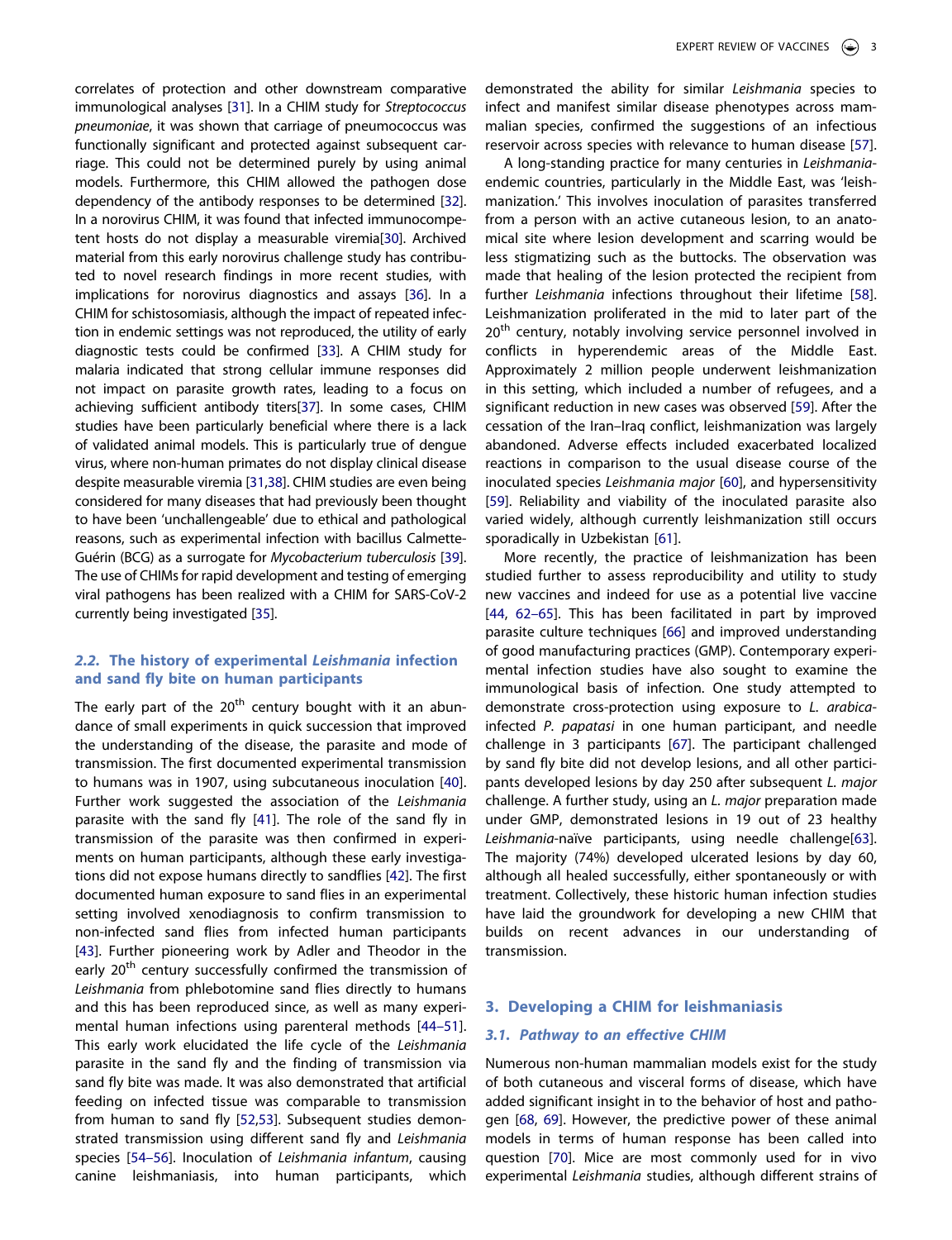<span id="page-5-1"></span>mice have distinct immunological responses to *Leishmania*  infection and therefore translation to clinical practice may be difficult to predict [[71](#page-11-23), [72](#page-11-24)], emphasizing the value of direct studies in humans.

Observations from CHIMs of other infectious diseases has suggested that the threshold for developing a CHIM is multifold: poor disease control and impact on morbidity and mortality, lack of successful vaccines, a number of candidate vaccines in the development pipeline and/or potential candidate antigens, absence of effective treatments and/or evidence of drug resistance, and perhaps most important a treatable strain or species of the infectious agent relevant to clinical disease. Given the frequent lack of resources and economic constraints in the endemic settings where infectious diseases occur, pilot studies to develop CHIMs are often conducted in high-income countries (HIC), with subsequent rollout to endemic settings. As the regulatory and ethical issues around CHIMs become more established, this trend may reverse, providing an additional route for long-term research capacity building in LMICs and facilitating the development of CHIMs adapted to local settings.

Given the established feasibility of experimental human infection with leishmaniasis using both needle challenge and sand fly-initiated infection, a first step in developing a new CHIM is to ensure that it is effective, reproducible and safe for participants. As such a series of enabling studies and exercises are required, including establishing a well characterized and ideally GMP compliant parasite bank for clinical use, with validation of the effectiveness and acceptability of sand fly bite and public engagement to ensure transparency, accountability and acceptability (see [Figure 1\)](#page-5-0).

## **3.2. Public involvement and engagement**

<span id="page-5-2"></span>Public engagement and involvement is now embedded within healthcare and research practice in the UK [\[73\]](#page-11-25) and elsewhere. Given the demonstrable impact of public involvement in driving improved study design, recruitment and retention and scientific outcomes, public involvement has now become a necessity for many funders [[74](#page-11-26)]. Public involvement in CHIMs is particularly pertinent of late, with discussion of the acceptability of a SARS-CoV-2 CHIM to help control the COVID-19 pandemic [[75](#page-11-27)]. There is also significant breadth of understanding of CHIM studies by the public in LMICs [\[76\]](#page-11-28), and public engagement is therefore an important consideration when conducting novel CHIM studies in endemic studies, even where prior consultation has taken place [[77\]](#page-11-29).

<span id="page-5-7"></span><span id="page-5-6"></span><span id="page-5-5"></span><span id="page-5-4"></span><span id="page-5-3"></span>There are limited studies that assess public awareness of issues concerning leishmaniasis [\[78\]](#page-11-30), and until recently no such studies at the intersection of CHIMs and leishmaniasis. Parkash et al. recently described a public involvement study related to the development of a cutaneous leishmaniasis CHIM using infected sand flies [\[79\]](#page-11-31). Ten members of the public, including a National Institute for Health Research (NIHR) patient research ambassador and a previous CHIM study participant were recruited to discuss the basis of a *Leishmania*  CHIM, in a focus group chaired by a health psychologist. The study design of a proposed CHIM and underpinning rationale from a scientific, cost-effectiveness and ethical basis were discussed. Participants were invited to review draft study documentation prior to their involvement. Common themes were identified and analyzed to identify the importance to both investigators and participants, separated into 1) the accuracy and accessibility of written participant-facing material, 2) study design and 3) motivation(s) for involvement in the proposed research. In terms of the written material, participants made it clear that plain English summaries of research are important to

<span id="page-5-0"></span>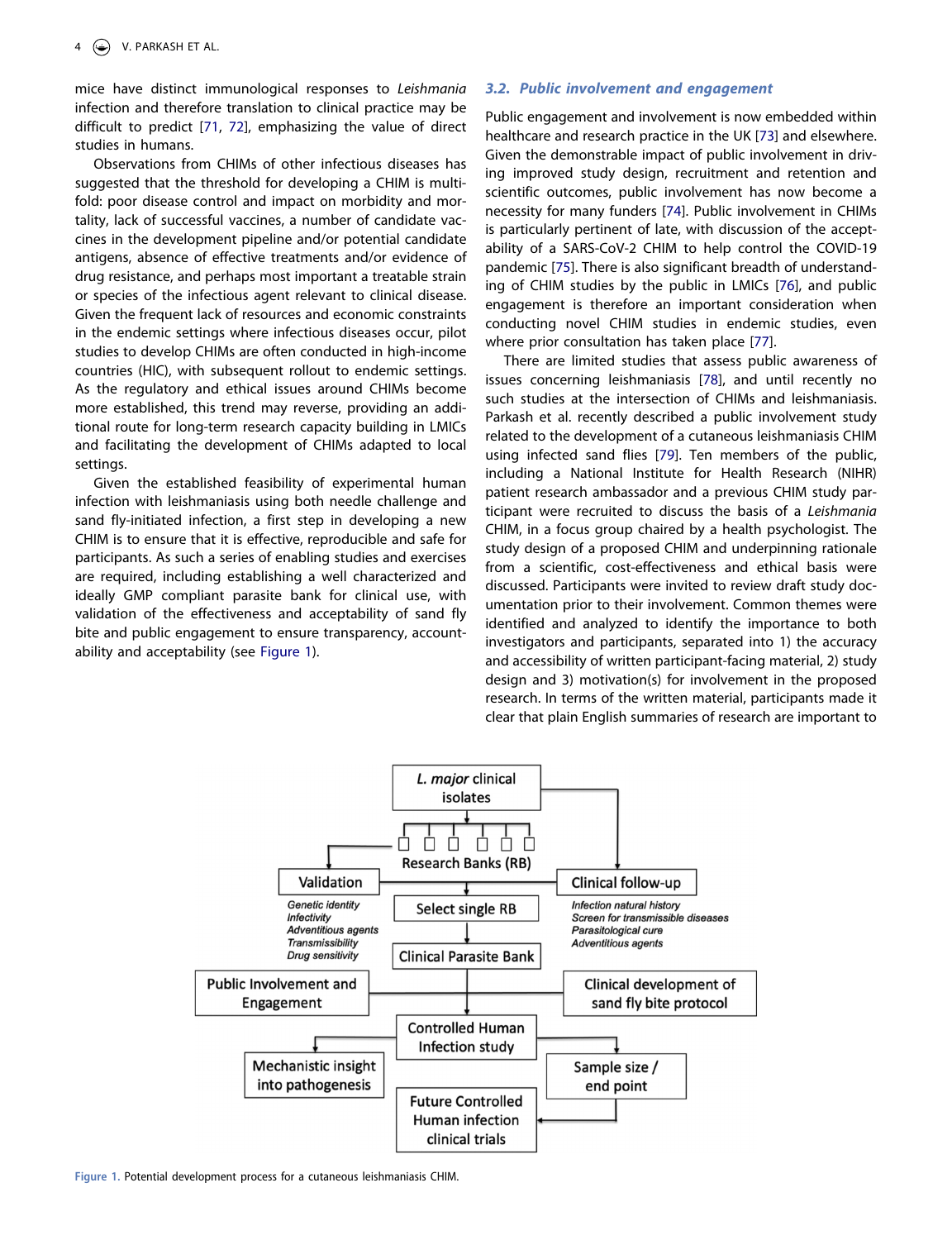engage participants and the public more broadly. Specific to a *Leishmania* CHIM, participants suggested that given the potential for anaphylaxis or hypersensitivity from *Leishmania*infected sand fly bite, it was important to explicitly discuss this in the written material, quantifying risk and explaining mitigations. Input from participants around the theme of study design suggested scarring was an acceptable clinical consequence from a cutaneous leishmaniasis lesion, if it remained localized and limited in size and a choice of anatomical site was given. Participants were presented with a range of possible treatment options used more broadly for leishmaniasis. Of these, early excision of a lesion(s) was an unexpected choice favored by participants. The motivations given for this choice being both the altruistic aspect of donating tissue for analysis to gain potential new insights into pathogenesis as well as a psychological component that the procedure may 'remove' the infection. This activity subsequently informed the development of a study protocol to develop a CHIM [\[79,](#page-11-31) [80](#page-11-32)]. Unfortunately, no participant who had previously undergone treatment for leishmaniasis was able to be recruited for this public engagement study.

## **3.3. Regulatory compliance**

Regulatory issues will reflect the setting in which a CHIM is to be conducted. In the UK for example, all studies involving an Investigational Medical Product (IMP), are regulated by the Medicines and Healthcare products Regulatory Agency (MHRA). An infectious challenge agent pertaining to any CHIM study is, however, not deemed to be an IMP and is therefore not bound by regulations set out by the MHRA. A proposed UK study to develop a new CHIM using *L. major*, does not therefore require regulatory approval from the MHRA [[80](#page-11-32)]. However, if an IMP is to be used within the context of a CHIM study, for example, a vaccine trial, then the MHRA would give due consideration to the nature of the challenge agent in addition to its existing obligation to regulate any IMP. In general, in the UK, it is expected that all clinical trial conduct is nevertheless carried out in accordance with Good Clinical Practice (GCP). In some regions an infectious challenge agent is required to be regulated, as per any vaccines or other IMP, such as in the US [\[81\]](#page-12-0). In regions where there is lack of formal guidance specifically for conduct of CHIMs, the relevant regulatory agency concerning IMPs should be consulted for advice.

<span id="page-6-0"></span>CHIM specific guidance varies widely by region, and no formal regulatory guidance yet exists in the UK. However, in 2016 the World Health Organization released a position statement on regulatory considerations for CHIM studies [\[81\]](#page-12-0). This sets out some broad considerations for conduct of CHIM studies related specifically to the infectious challenge agent, appropriateness of the use of CHIM studies, design considerations, potential infrastructure and operational features and ethical considerations. The establishment of CHIMs in endemic country settings may face additional barriers, including regulatory capacity, risk assessment and clinical governance, as exemplified in the establishment of a CHIM for schistosomiasis in Uganda [[77](#page-11-29)].

## **3.4. Safety & ethical considerations**

Subsequent to any necessary local regulatory approval, ethical approval must be sought through a research ethics committee, which in the UK is conducted by the Healthcare Regulatory Authority (HRA). Ethical review is imperative to CHIM studies, to ensure ethical standards are upheld and research participants are protected from intended and unintended harms. Some negative connotations with regard to deliberate human exposure to infectious disease remain, as a result of unethical practices in the early part of the  $20<sup>th</sup>$ century. In the last 50 years, improved application and research techniques as well as development of informed consent of participants have advanced their use, although ethical review is still imperative to secure public confidence in such studies. Several safety concerns exist with any proposed *Leishmania* CHIM, as with every other CHIM study, given the nature of deliberate infection. These concerns should form the basis of ethical review. A recent non-infected sand fly biting study navigated some of these issues [\[82](#page-12-1)], in preparation for a proposed CHIM for *Leishmania*, which has now received full approval by a UK NHS research ethics committee [[80\]](#page-11-32). The mitigations for these perceived risks are discussed here. However, CHIMs in endemic settings may have additional ethical issues to overcome [\[83,](#page-12-2)[84\]](#page-12-3).

<span id="page-6-4"></span><span id="page-6-3"></span><span id="page-6-2"></span><span id="page-6-1"></span>Anaphylaxis has been reported from some biting and hematophagous insects, although no cases of anaphylaxis have been linked to phlebotomine sand flies. There is, however, evidence to suggest delayed-type hypersensitivity against some species of phlebotomine sand fly [[85\]](#page-12-4). In Australasia, the use of the term 'sand fly' encompasses nonphlebotomine flying insects that are associated with anaphylaxis and severe bite reaction [[86](#page-12-5)[,87](#page-12-6)]. Although these adverse effects associated with non-phlebotomine sand flies are not directly relevant, evidence from public engagement work has suggested that such connotations can impact on recruitment if not accounted for [\[79\]](#page-11-31). In a recent non-infected sand fly biting study, mitigations included robust exclusion criteria, including history of atopic disease, history of exaggerated response to insect bite and history of anaphylaxis. Immunosuppressed individuals were also excluded based on experience of leishmaniasis with immune altering conditions such as HIV, but also observations of the use of leishmanization and associated prolonged lesions related to immunosuppressed individuals [[60](#page-11-14)]. Clinicians also sought to ensure availability of adequate resources to deal with anaphylaxis and other life-threatening conditions, which included a defibrillator, high-flow oxygen device and parenteral adrenaline, as well as the presence of trained clinical staff during proceedings.

A number of solicited reactions following a sand fly bite are anticipated, including itch, pain, erythema, swelling and potential blister formation at the bite site. In the recent study using uninfected sand fly bites, no serious adverse events (SAEs) were reported. A clinician-recorded grading system was also utilized for recording of objective adverse events, with a small number of recorded events at grade 2 out of a possible 4, with the majority of events being graded as 1 (Grade 1 – mild, Grade 2 – moderate, Grade 3 – severe,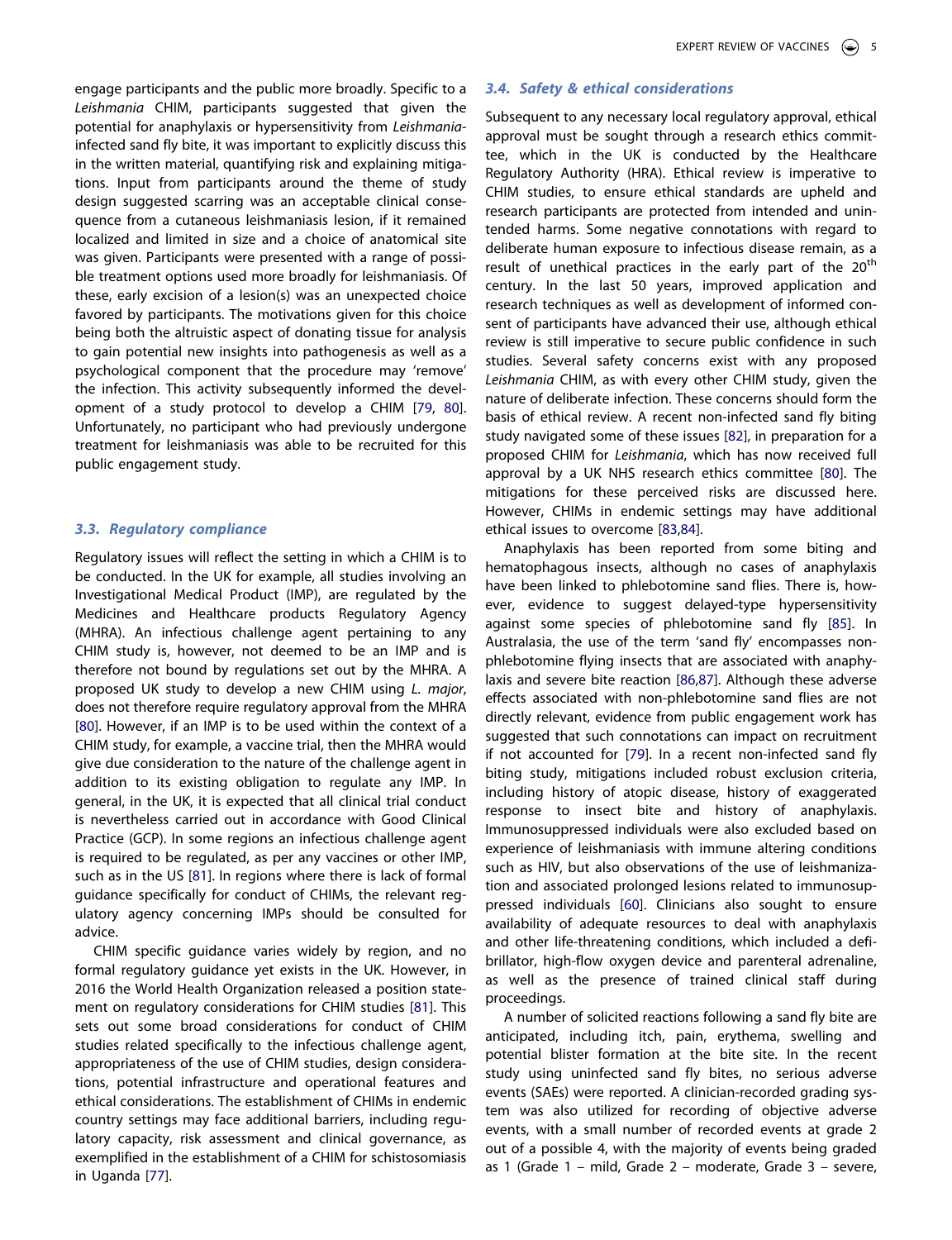Grade 4 – extreme). Participants were encouraged to record symptomology using a daily diary card up to 21 days postsand fly bite exposure. A 10-point self-reported visual analogue scale was used to record local effects at the bite site such as itch, pain/discomfort, erythema, swelling and blistering. Local effects were mild with mean score of between 0 and 1 up to day 21; localized erythema, swelling and itch were reported most frequently. Systemic events such as headache, malaise, myalgia and fever were also recorded and where reported were mild and attributable to 2 participants who had an intercurrent viral infection.

<span id="page-7-1"></span><span id="page-7-0"></span>In experimental models, *Leishmania* persistence after clinical cure is well known and contributes to both long-term concomitant immunity to reinfection and reactivation of clinical disease. This is also observed with both HIV co-infection [[21](#page-10-19)] and elective immunosuppression [\[88\]](#page-12-7) in humans, and suggests the persistence of parasite of at least some *Leishmania* species. Hence, the likelihood of parasite persisting after termination of a CHIM study and the long-term consequences for volunteers must be considered. Comprehensive literature reviews identify multiple reports associated with *L. donovani, L. infantum* and *L. tropica* and with various New World species causing tegumentary disease [[89](#page-12-8)[,90](#page-12-9)]. In cases of reactivation due to elective immunosuppression, effective treatment was available after temporary cessation of immunosuppressive drugs. In contrast, reactivation following successful treatment has not been described for *L. major* infection. Clinical experience thus supports use of *L. major* as a challenge agent, whilst highlighting a difficulty for developing CHIMs with other species. Counterbalancing risk, there is potential for CHIM participants to gain benefit from participation if traveling to a leishmaniasis endemic region through acquisition of immunity. Given development of lesions, treatment to terminate infection may itself carry risks. The risks of current *Leishmania* drug treatments are well established, although a proposal to carry out biopsy to terminate an infection has been approved as part of a proposed *Leishmania* CHIM [\[80](#page-11-32)]. Such a biopsy is likely to carry minimal risks and would be akin to performing a small diagnostic biopsy which is routine dermatological practice for many skin conditions.

<span id="page-7-2"></span>Interspecies variation of *Leishmania* has also allowed for adaptation to different climates, with the implication being that some species have potential for spread to non-endemic settings [\[91](#page-12-10)]. The risk of introduction of *L. major* to nonendemic settings via a CHIM study is likely to be low, given the absence of natural vector. The risk may be increased in settings where other species of *Leishmania* and/or sand flies are present and anthroponotic transmission predominates, although not all species of *Leishmania* are transmissible by all species of sand fly. Similarly, the ethical and regulatory issues related to introducing non-native *Leishmania* species into an endemic country as part of a CHIM study would need to be balanced against the added value of conducting CHIMs in an endemic country setting and the risks of using parasite species where propensity for reactivation is less well understood.

## **3.5. Vector-specific factors**

<span id="page-7-3"></span>The study of the sand fly bite reaction itself in humans has taken place for close to a hundred years, with evolving understanding of its importance in establishing disease [\[85](#page-12-4)[,92\]](#page-12-11). The importance of sand fly salivary gland protein alone has also been reinforced with the demonstration of protection against further challenge with *Leishmania* in mouse models [[93,](#page-12-12)[94](#page-12-13)].

<span id="page-7-5"></span><span id="page-7-4"></span>Leishmaniasis is naturally transmitted by sand flies and sand fly salivary components as well as sand fly microbiota may contribute to parasite establishment and disease progression [[93–95](#page-12-12)]. Importantly, vaccines effective against needle challenge may not always protect against natural challenge [\[96](#page-12-14)], indicating that vaccine development programs may be best served not solely by using humans as the model system but also by incorporating a natural route of challenge.

<span id="page-7-7"></span><span id="page-7-6"></span>The sand fly has a complex relationship with both host and parasite which is difficult to replicate in settings where the sand fly is absent [\[2,](#page-10-1)[97\]](#page-12-15). Given this multifaceted relationship between parasite, host and vector, the use of the sand fly vector is an important consideration in any proposed *Leishmania* CHIM. A key issue is however the extra layer of complexity that using vectors poses to deliver challenge agents. In addition to logistical issues related to sand fly colony maintenance, transport and/or co-location at the clinical site, vector transmission introduces issues of reproducibility of inoculum size and biting frequency that may impact significantly on the design and analysis of a clinical study. Although transmission of human infective *L*. (*Leishmania*) and *L*. (V*iannia*) species is restricted to phlebotomine sand flies, evidence suggests that non-phlebotomine vectors such as *Culicoides* [\[98](#page-12-16)] may play a role in the transmission of species belonging to the phylogenetically ancient *Leishmania*  (*Mundinia*) subgenus. This may require adaptation of proposed CHIM models to ensure vaccine protection against non-phlebotomine initiated infection.

<span id="page-7-8"></span>A study entitled FLYBITE, a precursor to a future *Leishmania*  CHIM, formalized a working protocol for using sand fly biting on humans. This study compared biting rates of two vectors of *L. major, P. papatasi* and *P. duboscqi*, evaluating efficacy of the procedures and participant safety. The study had two arms, with six participants assigned to each vector, no placebo or control group was employed. Five sand flies were placed within a sand fly biting chamber that was worn for 30 minutes close to the antecubital fossa of the non-dominant arm. After completion of feeding, participants were monitored on site for 2 hours with subsequent follow-up until day 21. There was no significant difference between biting rates of both species, and each participant sustained at least one successful sand fly bite (mean 3.67  $\pm$  1.03 bites per participant). There were no significant adverse effects reported, although participants reported expected and solicited events, including erythema and itch at the bite site. The experiences of participants were overwhelmingly positive, as evidenced by a post-study focus group. The study protocol and associated documents have been made available [[99\]](#page-12-17).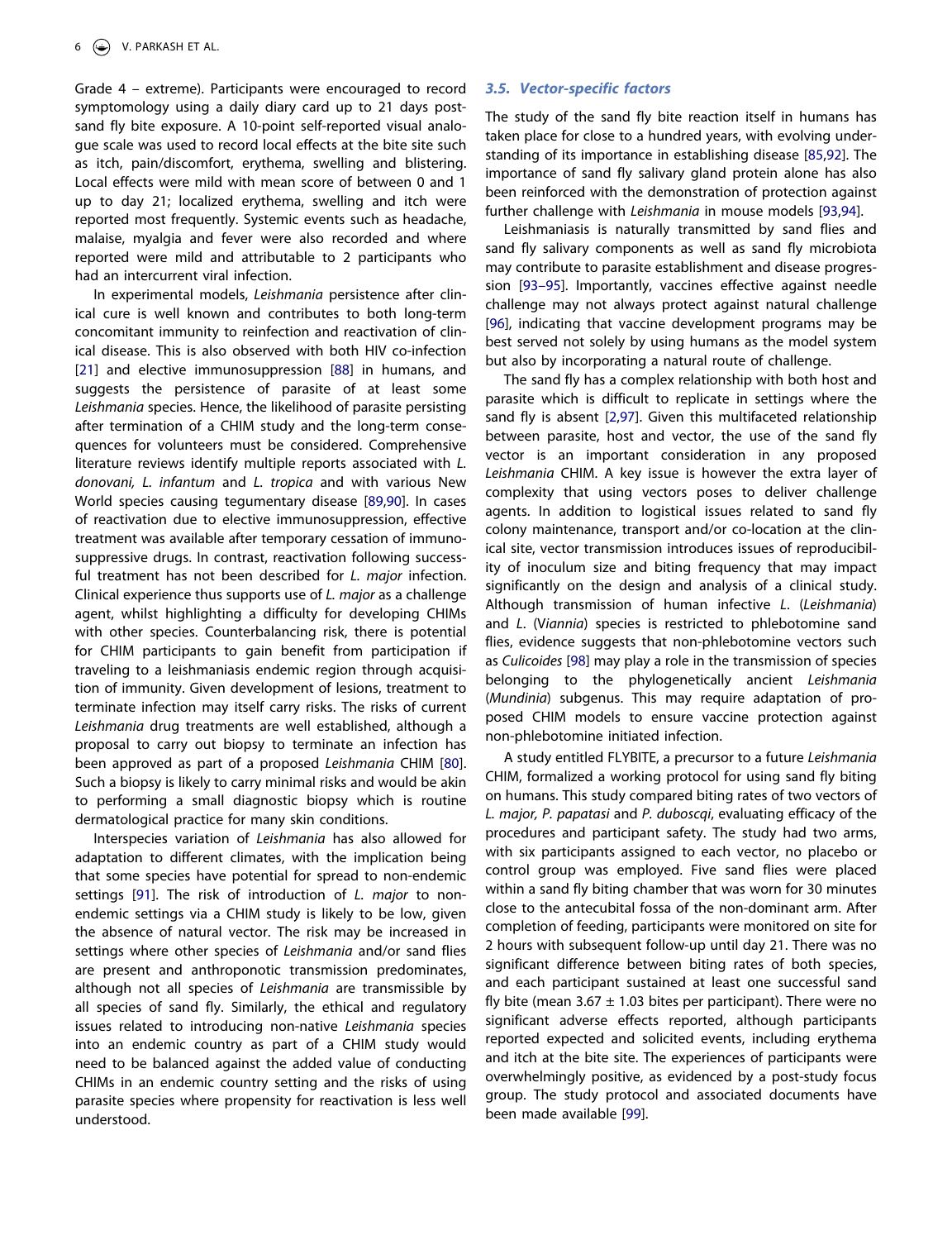## **3.6. Parasite selection and manufacture**

CHIM studies require the use of a well-characterized challenge agent to ensure a reproducible attack rate and mitigate against adverse effects. Although challenge agents are not regulated by the MHRA in the UK, informal regulatory advice emphasizes the need for challenge agents to have established provenance and for characterization of challenge agent donors for other transmissible disease (e.g. retroviruses). In addition, in vitro culture supplements should be from sources free of agents responsible for transmissible spongiform encephalopathies. Ashwin et al. have described in detail elsewhere a new *L. major* strain for use in controlled human infection research [[100](#page-12-18)]. There are several existing parasite repositories that are used for experimental animal work. However, the provenance of the parasites they contain was insufficiently defined with minimal relevant clinical information from donors and/or relating to passage conditions. In addition, cultured *Leishmania* promastigotes may not be reliable in terms of their infectivity [[101\]](#page-12-19). The new GMP produced clinical bank should suffice to serve the leishmaniasis vaccine development community for several years to come.

<span id="page-8-4"></span><span id="page-8-2"></span>The use of *L. major* in vaccine research for leishmaniasis is of importance in two linked ways. Firstly, given that a breadth of clinical forms of leishmaniasis exist, it has been shown that *L. major* confers heterologous protection against species that cause visceral leishmaniasis [[102\]](#page-12-20). Although the *Leishmania*  genus shares a highly conserved genome, the relative phylogenetic distance between New World and Old World species for both cutaneous and visceral species is significant [\[103](#page-12-21)]. There is, however, some evidence for the potential for attenuated Old World species to provide heterologous protection against New World disease [[104](#page-12-22)[,105\]](#page-12-23). This adds further weight to the notion of a pan-species vaccine. Secondly given this cross protection, it is expected that a controlled human infection model using *L. major* will be informative for evaluating likely protection against other species of *Leishmania*. Additionally, *L. major* generally causes single lesions, which have the potential to self-heal, and with suitable treatment available to successfully terminate infection, in contrast with many other species. Importantly no evidence exists for reactivation of *L. major* with particular relevance to immunosuppression [[102](#page-12-20)], and the disease course is thought to be benign in the overwhelming majority of individuals.

<span id="page-8-6"></span><span id="page-8-5"></span><span id="page-8-1"></span>There are several novel attenuated parasite strains that may prove beneficial for use in a future CHIM, providing a possible route to using species that cause visceral disease. Attenuated strains, however, may show loss of virulence and therefore falsely reassure and conversely, depending on their mode of generation, may revert to wild type and therefore the potential for unexpectedly aggressive disease could emerge. A *L. major* knockout deficient in lipophosphoglycan, one of the primary targets at the host-parasite interface, caused no observable disease in mice but demonstrated persistent immunity to re-challenge with a virulent *L. major* strain [\[106](#page-12-24)]. An *L. donovani* centrin knockout strain, in tandem with a sand fly salivary gland protein conferred long-term protection in mice, suggesting possible use of needle challenge within a CHIM in the absence of a suitable vector [[107](#page-12-25)]. An *L. infantum*  <span id="page-8-3"></span>HSP70 knockout has demonstrated heterologous protection following inoculation of mice, in both Old World and New World species [\[104](#page-12-22),[108\]](#page-12-26). Importantly a *L. major* centrin knockout produced using CRISPR technology has recently been shown to provide cross protection against fatal sand fly transmitted *L. donovani* infection in the hamster model [[109](#page-12-27)].

<span id="page-8-10"></span><span id="page-8-9"></span><span id="page-8-8"></span><span id="page-8-7"></span>Leishmaniaviruses (LRVs) are symbiotic RNA viruses found in several species of *Leishmania* [[110](#page-12-28)]. The role of the LRVs in disease is still not well understood, although they may impact the disease course and be linked to increased severity [\[111](#page-12-29)[,112\]](#page-12-30), especially in New World species causing mucocutaneous disease such as *L. (V.) guyanensis* [[113](#page-12-31)[,114](#page-13-0)]. The use of New World *Leishmania* species infected with LRV is therefore problematic for CHIM studies, requiring LRV-free strains to be produced, which may not accurately reproduce all aspects of parasite behavior. Whilst LRV1 has been found in *L. major*  [\[115](#page-13-1)] very little is known about its relationship to disease caused by this species. A small study in Iran did not determine a clear relationship between presence of LRV and treatment response in *L. major* infection [\[116\]](#page-13-2). Nevertheless, absence of LRV1 was confirmed for the new *L. major* strain used for GMP production [[100\]](#page-12-18).

<span id="page-8-12"></span><span id="page-8-11"></span><span id="page-8-0"></span>Given the multiple challenges posed by using vectors within a CHIM study, there is a potential for using needle challenge, as has been used in multiple previous experimental *Leishmania* infections, if sand fly-initiated infection is unsuccessful. Although this has the disadvantage of lacking sand fly-related factors, it may allow for fewer logistical challenges, and in theory can be rolled out rapidly. The development of a parasite bank to GMP allows for this possibility if, for example, the use of sand fly initiated human experimental infection fails or is impractical. However, some additional considerations related to culture expansion and/or the isolation of infective metacyclic promastigotes prior to inoculation may have to be considered. CRISPR gene deletion technology also allows for attenuated strains to be used in such a scenario, particularly where editing genomes may impact on the transmission cycle using sand flies [[117\]](#page-13-3). This possibility may also allow for future live attenuated parasite vaccination strategies and for the use of such attenuated parasites as challenge agents.

<span id="page-8-14"></span><span id="page-8-13"></span>Although a *L. major* CHIM may have predictive value for a heterologous vaccine, a standalone visceral or mucocutaneous leishmaniasis model would be gold standard for these respective diseases. Proposing use of a VL-CHIM model could lead to discussions of the use of xenodiagnoses to determine infectiousness of participants [\[118](#page-13-4)]. As has been alluded to, this is not without significant consideration with respect to risk, in part due to persistence of parasites and subsequent transformation of cases to PKDL, difficulty of treatment options, and increased morbidity and mortality in comparison to cutaneous disease. Parasite persistence in visceral disease is also associated with recrudescence after initially quiescent disease, which can occur potentially many years downstream. This can be exacerbated after both primary and acquired immunodeficiency, and thus the follow-up period of 6 months that has been suggested for a CHIM for cutaneous leishmaniasis would not suffice for a visceral leishmaniasis model [\[80\]](#page-11-32).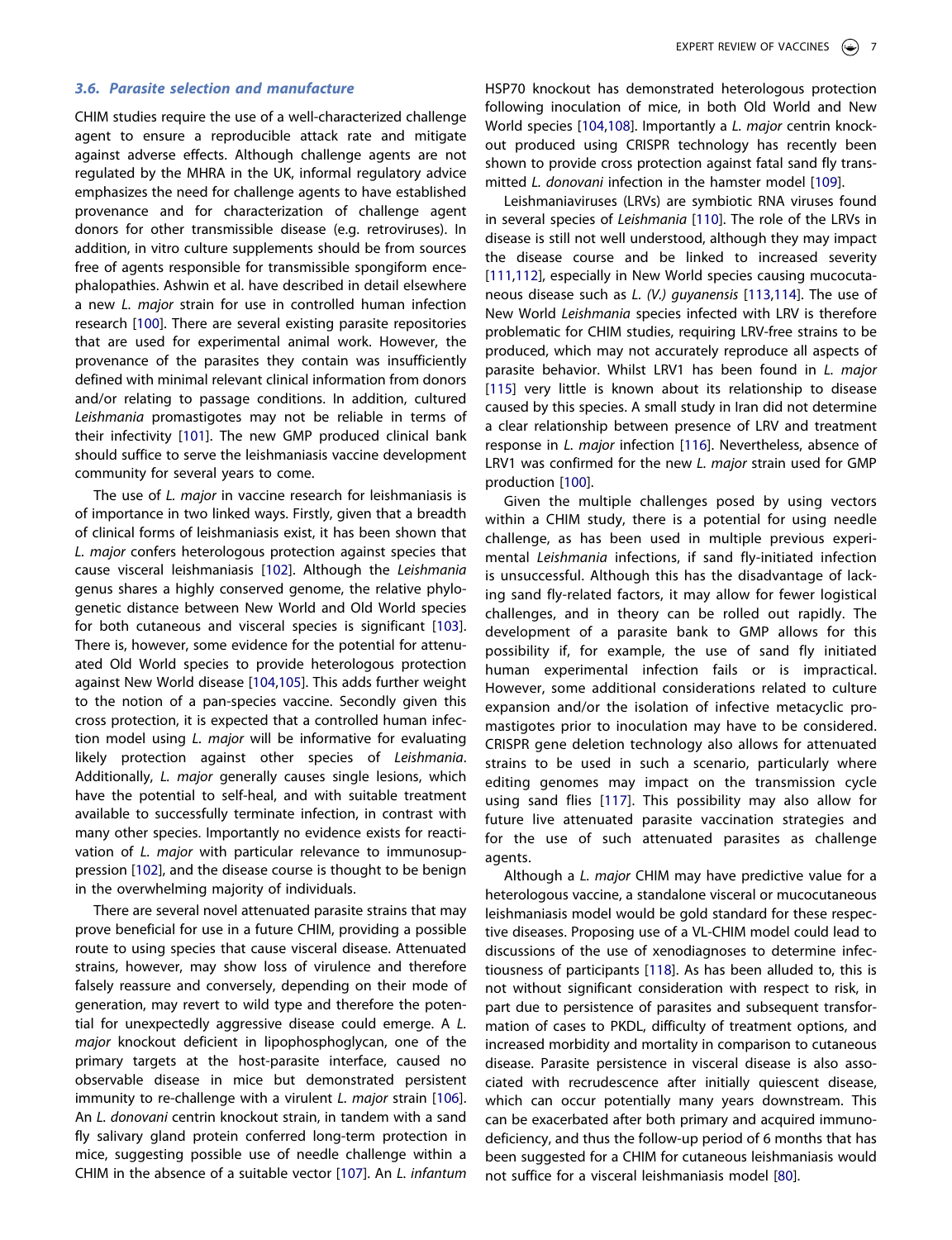## **3.7. Study design considerations**

An initial protocol for a CHIM study using the challenge strain described above has been developed (ClinicalTrials.gov: NCT04512742) [\[80\]](#page-11-32). This *Leishmania* CHIM is a clinical study in up to 18 healthy *Leishmania*-naïve participants. Initially, participants will be exposed to biting by *P. duboscqi* infected with *L. major*. An adaptive design is proposed to minimize unnecessary exposure of participants to *Leishmania* and maximize the likelihood of developing a reproducible CHIM. All participants will be continually reviewed for development of CL lesion and when reaching 3 mm diameter, this will be removed by excision biopsy. Should a subsequent lesion develop after excision the participants will be referred to clinical specialists for ongoing management. Following completion of the study procedures, a focus group will take place. As the aim of this study is to test efficacy of the challenge model, i.e. reproducibility of sand fly-initiated infection, an ideal situation would be if all patients in the initial cohort develop lesions within the 6-month post-challenge phase of the study. If take rate is lower, however, modifications to the protocol for example, a switch to an alternate vector such as *P. papatasi* would be considered.

It may be valuable to evaluate new vaccine candidates additionally in an endemic country-based CHIM, to more accurately represent the at-risk population, though the number of permutations of parasite species and sand fly vector needed to cover all geographies is daunting. CHIMs might need to be modified to account for variations in differing susceptibility and transmission efficacy of vectors and parasite in different ethnicities. An established CHIM used in endemic settings could show different transmission dynamics in non-naïve participants. Even where participants have not been exposed to *Leishmania*, there is a reasonably high probability of exposure to sand fly bites in endemic regions and therefore salivary gland proteins and other sand fly-derived factors. These may attenuate disease course and impact on the outcomes of any vaccine study both positively and negatively [[93\]](#page-12-12).

#### **4. Expert opinion**

<span id="page-9-2"></span><span id="page-9-1"></span>The development of an effective CHIM for cutaneous leishmaniasis has the potential to significantly improve the timeline for development of vaccines already in the pipeline and stimulate discovery research on vaccines by providing a clear route to efficacy studies in humans. Hence, research on CHIMs for leishmaniasis can contribute to disease control efforts, and impact morbidity and mortality [\[119](#page-13-5)]. It remains to be determined whether CHIM studies will be able to replace conventional efficacy trials, as mooted for pandemic diseases [\[120](#page-13-6)], but even if this is not the case, they are likely to guide decisions as to which candidates enter costly large-scale vaccine studies. As with other diseases, a leishmaniasis CHIM will also provide an opportunity to gain new insights into the early stages of leishmaniasis disease progression. Application of deep phenotyping methodology, including transcriptomics, metabolomics and proteomics to both blood and tissue may identify new pathways associated with both natural and vaccine-induced resistance, and help to determine in a more directly comparative manner, the true values of current experimental models of infection.

<span id="page-9-0"></span>Given the complexity of the pathogenesis of leishmaniasis, the broad spectrum of disease and the nature of CHIM studies, some outstanding questions remain. Experimental human infection using species that cause visceral leishmaniasis has been used previously [[50\]](#page-11-33), although even with current treatments and understanding of disease course, this is unlikely to be part of future challenge studies. Nevertheless, within appropriate ethical boundaries and driven by clinical need, many modifications of the simple CHIM protocol could be envisaged. For example, future CHIM studies may wish to address the impact of repeated exposure to uninfected sand flies prior to human infection.

A first clinical study to evaluate the reproducibility of a CHIM for sand fly transmitted cutaneous leishmaniasis has gained favorable ethical and institutional approval [[80](#page-11-32)], with recruitment due to commence shortly [\[121\]](#page-13-7). If successful, it is very likely that in the coming years, CHIMs will become incorporated into the pipeline for candidate vaccines for leishmaniasis. It is acknowledged that in many arthropod-borne diseases such as leishmaniasis, vector-specific factors are important for establishing infection and therefore for determining vaccination strategy. Success of a CHIM for leishmaniasis may encourage researchers to facilitate research underpinning the use of other *Leishmania*-transmitting vectors, but also the consideration of CHIMs in other biting arthropod-driven diseases. An important question, however, for any CHIM as well as future similar models, is the extrapolation of vaccine efficacy derived from these models. This is a challenging question and will not be answered until retrospective analysis following widespread testing of candidate vaccines.

<span id="page-9-3"></span>The COVID-19 global pandemic is likely to have far-reaching consequences for research funding for neglected tropical diseases as well as disease control. Modeling has demonstrated that delays in the visceral leishmaniasis elimination target in India are probable, and the number of new cases are likely to rise accordingly [[122](#page-13-8)]. A successful CHIM is likely to dramatically affect the field, reducing time to market for vaccines, giving greater understanding of disease at the hostpathogen-vector interface, and improving cost-effectiveness of vaccine development.

#### **Acknowledgments**

The authors wish to thank researchers in the field of both leishmaniasis vaccine development and, more broadly, those working in controlled human infection studies for infectious diseases. The authors also thank the numerous individuals based at the York Biomedical Research Institute who have contributed immeasurably to the development of a *Leishmania*  CHIM. The authors also wish to thank research participants in the pilot studies underpinning the proposed *Leishmania* CHIM.

#### **Disclosure statement**

PM Kaye and CJN Lacey are co-authors of a patent protecting the gene insert used in Leishmania candidate vaccine ChAd63-KH (Europe 10719953.1; India 315101). PM Kaye, AM Layton, CJN Lacey and V Parkash have developed an approved protocol for a clinical study to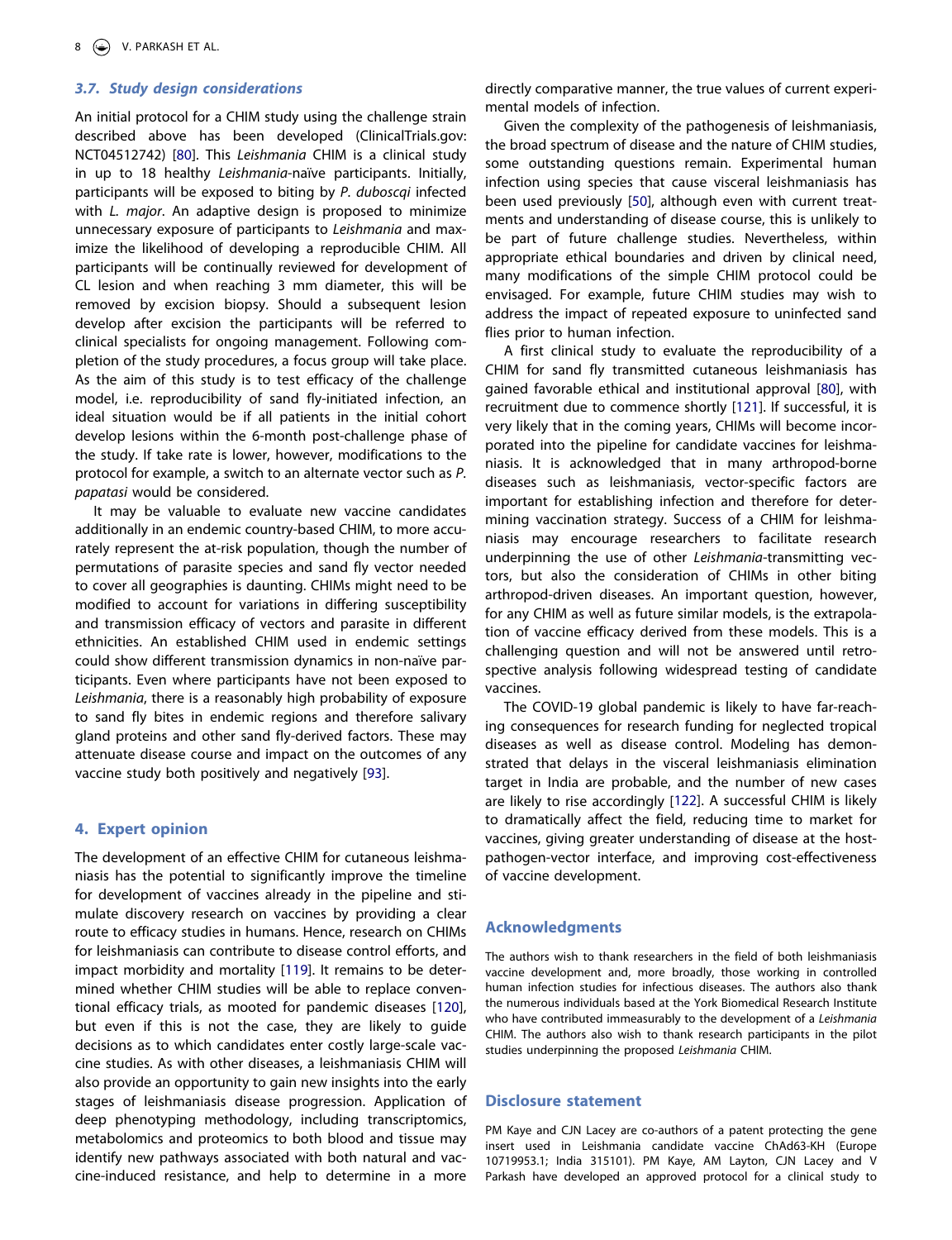develop a controlled human infection model using *Leishmania major*infected sand flies.

## **Funding**

PM Kaye is supported by a Wellcome Trust Senior Investigator Award (WT1063203). PM Kaye, AM Layton, CJN Lacey and V Parkash and are in receipt of support from the Wellcome Trust (WT108518) and the EDCTP2 programme funded by the European Union (grant number RIA2016V-1640; PREV\_PKDL) to support the development of leishmaniasis vaccines and from the UK Medical Research Council/Department for International Development to develop a controlled human infection model for sand flytransmitted cutaneous leishmaniasis (**MR/R014973/1)**.

#### **References**

Papers of special note have been highlighted as either of interest (•) or of considerable interest (••) to readers.

- <span id="page-10-0"></span>1. Roth GA, Abate D,Abate KH, *et al*. Global, regional, and national age-sex-specific mortality for 282 causes of death in 195 countries and territories, 1980–2017: a systematic analysis for the global burden of disease study 2017. Lancet. [2018](#page-2-1);32203–32207. DOI:[10.1016/S0140-6736\(18\)32203-7.](https://doi.org/10.1016/S0140-6736(18)32203-7)
- <span id="page-10-1"></span>2. Akhoundi M, Kuhls K, Cannet A, *et al*. A historical overview of the classification, evolution, and dispersion of leishmania parasites and sandflies. PLoS Negl Trop Dis. [2016](#page-2-2);10:e0004349.
- **•• Review of geographic dispersion of parasite and sandfly, and relation to infectious reservoirs.**
- <span id="page-10-2"></span>3. Maroli M, Feliciangeli MD, Bichaud L, et al. Phlebotomine sandflies and the spreading of leishmaniases and other diseases of public health concern. Med Vet Entomol. [2013;](#page-2-3)27:123–147.
- <span id="page-10-3"></span>4. World Health Organisation. Weekly Epidemiol. Records . 19 June [2020](#page-2-1);95(25):265–280. WHO.
- 5. Alvar J, Vélez ID, Bern C, *et al*. Leishmaniasis worldwide and global estimates of its incidence. PLoS One. 2012;7(5):e35671.
- <span id="page-10-4"></span>6. Leishmaniasis Accessed 18 10 2021. [https://www.who.int/health](https://www.who.int/health-topics/leishmaniasis#tab=tab_1)[topics/leishmaniasis#tab=tab\\_1](https://www.who.int/health-topics/leishmaniasis#tab=tab_1)
- <span id="page-10-5"></span>7. Leishmaniasis - PAHO/WHO. Pan American health organization Accessed 18 10 2021. [https://www.paho.org/en/topics/](https://www.paho.org/en/topics/leishmaniasis) [leishmaniasis](https://www.paho.org/en/topics/leishmaniasis)
- <span id="page-10-6"></span>8. Blackwell JM, Fakiola M, Castellucci LC. Human genetics of leishmania infections. Hum Genet. [2020](#page-2-4);139:813–819.
- <span id="page-10-7"></span>9. GBD 2019 Diseases and Injuries Collaborators, . Global burden of 369 diseases and injuries in 204 countries and territories, 1990– 2019: a systematic analysis for the Global burden of disease study 2019. Lancet. [2020.](#page-2-5) DOI:[10.1016/S0140-6736\(20\)30925-9.](https://doi.org/10.1016/S0140-6736(20)30925-9)
- <span id="page-10-8"></span>10. Bogdan C, Schönian G, Banuls AL, et al. *Visceral Leishmaniasis in a German Child Who Had Never Entered a Known Endemic Area: case Report and Review of the Literature*. [https://academic.oup.com/cid/](https://academic.oup.com/cid/article/32/2/302/320748)  [article/32/2/302/320748.](https://academic.oup.com/cid/article/32/2/302/320748)
- <span id="page-10-9"></span>11. Oliveira F, Giorgobiani E, Guimarães-Costa AB, *et al*. Immunity to vector saliva is compromised by short sand fly seasons in endemic regions with temperate climates. Sci. Rep. [2020](#page-2-6);10:1–12.
- <span id="page-10-10"></span>12. van Henten S, Adriaensen W, Fikre H, *et al*. Cutaneous Leishmaniasis due to Leishmania aethiopica. EClinicalMedicine. [2018](#page-3-0);6:69–81.
- <span id="page-10-11"></span>13. Lewis MD, Paun A, Romano A, *et al*. Fatal progression of experimental visceral leishmaniasis is associated with intestinal parasitism and secondary infection by commensal bacteria, and is delayed by antibiotic prophylaxis. PLoS Pathog. [2020](#page-3-1);16:e1008456.
- <span id="page-10-12"></span>14. McCall LI, Zhang WW, Matlashewski G. Determinants for the development of visceral leishmaniasis disease. PLoS Pathog. [2013;](#page-3-1)9 (e1003053):e1003053.
- <span id="page-10-13"></span>15. Das A, Karthick M, Dwivedi S, *et al*. Epidemiologic correlates of mortality among symptomatic visceral leishmaniasis cases: findings from situation assessment in high endemic foci in India. PLoS Negl. Trop. Dis. [2016;](#page-3-2)10:e0005150.
- <span id="page-10-14"></span>16. Kushwaha AK, Scorza BM, Singh OP, *et al*. Domestic mammals as reservoirs for Leishmania donovani on the Indian subcontinent.

possibility and consequences on elimination. Transbound Emerg Dis. [2021.](#page-3-3) DOI:[10.1111/TBED.14061](https://doi.org/10.1111/TBED.14061).

- <span id="page-10-15"></span>17. Le Rutte EA, Zijlstra EE, de Vlas SJ. Post-Kala-Azar dermal Leishmaniasis as a reservoir for visceral leishmaniasis transmission. Trends Parasitol. [2019](#page-3-4);35:590–592.
- **Transmission model incorporating PKDL and its impact on elimination.**
- <span id="page-10-16"></span>18. Zijlstra EE, Alves F, Rijal S, et al. Post-kala-azar dermal leishmaniasis in the Indian subcontinent: a threat to the South-East Asia region Kala-azar elimination programme. PLoS Negl Trop Dis. [2017;](#page-3-5)11: e0005877.
- <span id="page-10-17"></span>19. Zijlstra EE, Musa AM, Khalil EAG, et al. Post-kala-azar dermal leishmaniasis. Lancet Infect Dis. [2003](#page-3-4);3:87–98.
- <span id="page-10-18"></span>20. Desjeux P, Ghosh RS, Dhalaria P, et al. Report of the post Kala-Azar dermal leishmaniasis (PKDL) consortium meeting, New Delhi, India, 27-29 June 2012. in *Parasites and Vectors* vol. 6 1–21 (BioMed Central, [2013\)](#page-3-4).
- <span id="page-10-19"></span>21. Alvar J, Aparicio P, Aseffa A, *et al*. The relationship between leishmaniasis and AIDS: the second 10 years. Clin Microbiol Rev. [2008](#page-3-6);21:334–359.
- **The burden of coinfection and the management in such scenarios.**
- <span id="page-10-20"></span>22. Zijlstra EE, Valenzuela JG. PKDL and other dermal lesions in HIV coinfected patients with Leishmaniasis: review of clinical presentation in relation to immune responses. PLoS Negl. Trop. Dis. [2014;](#page-3-6)8 (e3258):e3258.
- <span id="page-10-21"></span>23. Choi HL, Jain S, Ruiz Postigo JA, et al. The global procurement landscape of leishmaniasis medicines. PLoS Negl Trop Dis. [2021](#page-3-7);15:1–12.
- 24. Bekhit AA, El-Agroudy E, Helmy A, *et al*. Leishmania treatment and prevention: natural and synthesized drugs. Eur J Med Chem. 2018;160:229–244.
- 25. Chakravarty J, Sundar S. Current and emerging medications for the treatment of leishmaniasis. Expert Opin Pharmacother. 2019;20:1251–1265.
- <span id="page-10-22"></span>26. The Academy of Medical Sciences. *Controlled Human Infection Model Studies*. [https://acmedsci.ac.uk/policy/policy-projects/con](https://acmedsci.ac.uk/policy/policy-projects/controlled-human-infection-models)  [trolled-human-infection-models](https://acmedsci.ac.uk/policy/policy-projects/controlled-human-infection-models) ([2018](#page-3-8) Accessed 18 10 2021).
- <span id="page-10-23"></span>27. Roestenberg M, Hoogerwerf M-A, Ferreira DM, et al. Experimental infection of human volunteers. Lancet Infect Dis. [2018;](#page-3-9)18:e312– e322.
- 28. Payne RO, Griffin PM, McCarthy JS, et al. Plasmodium vivax controlled human malaria infection – progress and prospects. Trends Parasitol. 2017;33:141–150.
- 29. Gould VMW, Francis JN, Anderson KJ, *et al*. Nasal IgA provides protection against human influenza challenge in volunteers with low serum influenza antibody titre. Front. Microbiol. 2017;8(900). DOI:[10.3389/fmicb.2017.00900](https://doi.org/10.3389/fmicb.2017.00900).
- <span id="page-10-26"></span>30. Newman KL, Marsh Z, Kirby AE, et al. Immunocompetent adults from human norovirus challenge studies do not exhibit norovirus viremia. J Virol. [2015](#page-4-0);89:6968–6969.
- <span id="page-10-24"></span>31. Kirkpatrick BD, Whitehead SS, Pierce KK, *et al*. The live attenuated dengue vaccine TV003 elicits complete protection against dengue in a human challenge model. Sci. Transl. Med. [2016](#page-4-1);8:330ra36– 330ra36.
- <span id="page-10-25"></span>32. Ferreira DM, Neill DR, Bangert M, *et al*. Controlled human infection and rechallenge with streptococcus pneumoniae reveals the protective efficacy of carriage in healthy adults. Am. J. Respir. Crit. Care Med. [2013](#page-4-2);187:855–864.
- <span id="page-10-28"></span>33. Langenberg MCC, Hoogerwerf M-A, Koopman JPR, *et al*. A controlled human Schistosoma mansoni infection model to advance novel drugs, vaccines and diagnostics. Nat Med. [2020](#page-4-3);26:326–332.
- 34. Eyal N, Lipsitch M, Smith PG. Human challenge studies to accelerate coronavirus vaccine licensure. J. Infect. Dis. 2020;221:1752– 1756.
- <span id="page-10-29"></span>35. Shah SK, Miller FG, Darton TC, *et al*. Ethics of controlled human infection to address COVID-19. Science. [2020](#page-4-4);368:832–834.
- <span id="page-10-27"></span>36. Kirby AE, Kienast Y, Aldeco M, *et al*. Snow mountain virus recovery by synthetic human histo-blood group antigens is heavily influenced by matrix effects. Sci Rep. [2020;](#page-4-5)10:1–6.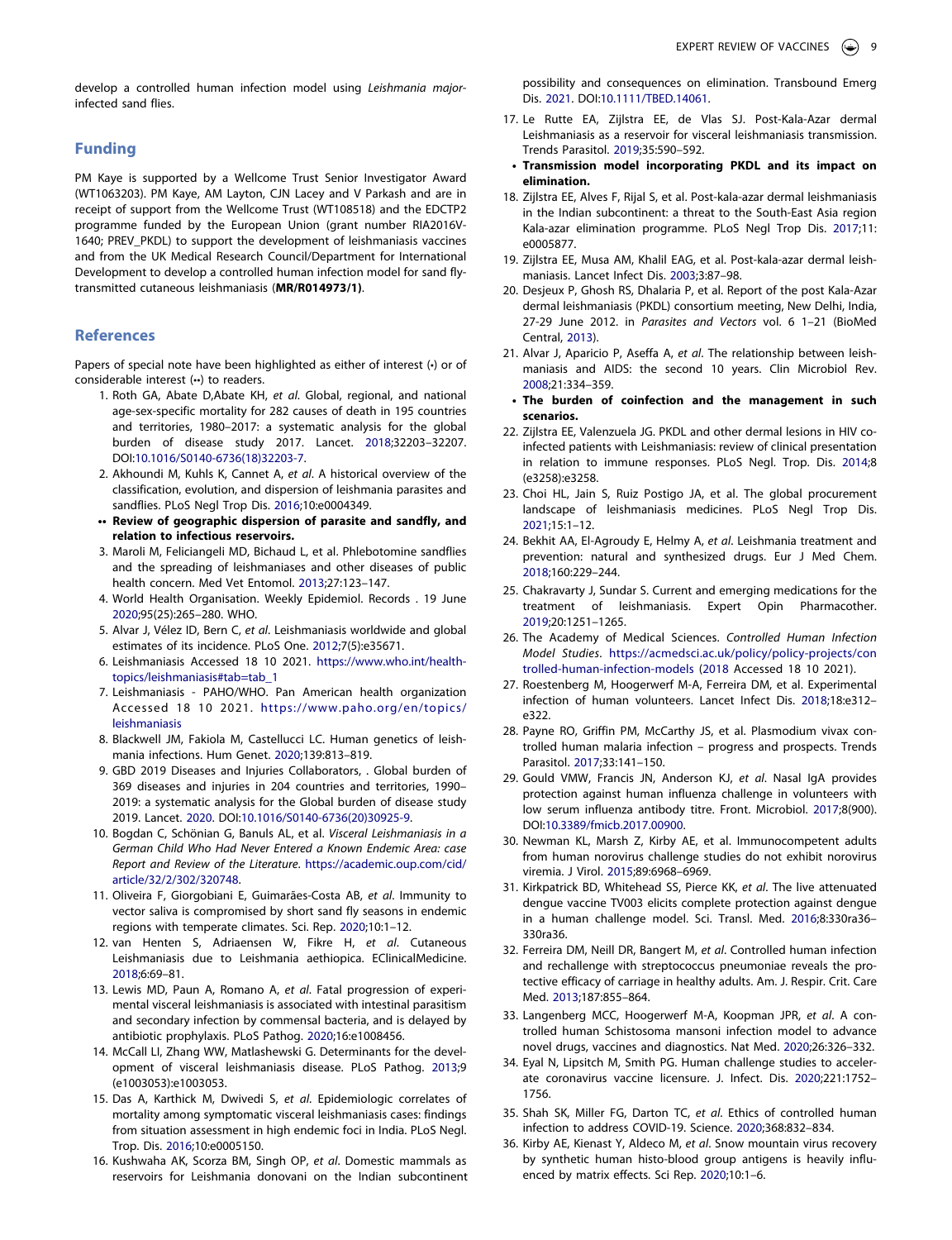- <span id="page-11-0"></span>37. Sheehy SH, Duncan CJ, Elias SC, *et al*. ChAd63-MVA–vectored blood-stage malaria vaccines targeting MSP1 and AMA1: assessment of efficacy against mosquito bite challenge in humans. Mol Ther. [2012;](#page-4-6)20:2355–2368.
- <span id="page-11-1"></span>38. Thomas SJ. Dengue human infection model: re-establishing a tool for understanding dengue immunology and advancing vaccine development. Hum Vaccines Immunother. [2013;](#page-4-1)9:1587–1590.
- <span id="page-11-2"></span>39. Investigating immune responses to aerosol BCG challenge in healthy UK adults. Full Text View - ClinicalTrials.gov Accessed 18 10 2021. <https://clinicaltrials.gov/ct2/show/NCT03912207>
- <span id="page-11-3"></span>40. Marzinowsky EI. Oriental sore and immunity against it. Trans R Soc Trop Med Hyg. [1924;](#page-4-7)18:67–69.
- <span id="page-11-4"></span>41. Adler S, Theodor O. A sporozoon of phlebotomus papatasii. Ann Trop Med Parasitol. [1925](#page-4-8);19:309–313.
- <span id="page-11-5"></span>42. De La Tribonniere X. [b1 b2] (analytic). Edmond SERGENT (1876- 1969) et l'Institut Pasteur d'Algérie (French). *Edmond SERGENT Pasteur Inst. Alger*. (1AD).
- <span id="page-11-6"></span>43. Adler S, Theodor O. The transmission of Leishmania tropica from artificially infected sandflies to man. Ann. Trop. Med. Parasitol. [1927](#page-4-9);21:89–110.
- <span id="page-11-7"></span>44. Melby PC. Experimental leishmaniasis in humans: review. Rev Infect Dis. [1991](#page-4-10);13:1009–1017.
- **History of deliberate human infection with Leishmania**
- 45. Adler S, Theodor O. The experimental transmission of cutaneous leishmaniasis to man from phlebotomus papatasii. Ann Trop Med Parasitol. 1925;19:365–371.
- 46. Adler S, Theodor O. Identity of Herpetomonas papatasii and Leishmania tropica [8]. Nature. 1926;118(2959):85-85.
- 47. Adler S, Theodor O. Further observations on the transmission of cutaneous leishmaniasis to man from phlebotomus papatasii. Ann Trop Med Parasitol. 1926;20:175–194.
- 48. Adler S, Theodor O. The transmission of cutaneous Leishmaniasis to man from artificially infected Phlebotomus papatasii [2]. Nature. 1926;118(2976):692-692.
- 49. Adler S, Ber M. Transmission of Leishmania tropica by the bite of Phlebotomus papatasii [5]. Nature. 1941;148:227-227.
- <span id="page-11-33"></span>50. Swaminath CS, Shortt HE, Anderson LA. Transmission of Indian kala-azar to man by the bites of Phlebotomus argentipes, ann and brun. 1942. Indian J Med Res. [2006.](#page-9-0)
- 51. Lainson R, Strangways-Dixon J. Leishmania mexicana: the epidemiology of dermal leishmaniasis in British Honduras. Trans. R. Soc. Trop. Med. Hyg. 1963;57:242–265.
- <span id="page-11-8"></span>52. Adler S, Theodor O. The behaviour of cultures of leishmania sp. in phlebotomus papatasii. Ann Trop Med Parasitol. [1927;](#page-4-11)21:111–134.
- <span id="page-11-9"></span>53. Adler S, Theodor O. Attempts to transmit leishmania tropica by bite: the transmission of L. Tropica by phlebotomus: sergenti. Ann Trop Med Parasitol. [1929](#page-4-11);23:1–18.
- <span id="page-11-10"></span>54. Strangways-Dixon J, Lainson R. The epidemiology of dermal leishmansiasis in British Honduras Part III. The transmission of Leishmania mexicana to man by Phlebotomus pessoanus, with observations on the development of the parasite in different species of Phlebotomus. Trans R Soc Trop Med Hyg. [1966;](#page-4-12)60:192–198.
- 55. Guirges SY. Natural and experimental re-infection of man with oriental sore. Ann Trop Med Parasitol. 1971;65:197–205.
- 56. Naggan L, Gunders AE, Michaeli D. Follow-up study of a vaccination programme against cutaneous leishmaniasis. Ii. vaccination with a recently isolated strain of l. tropica from jericho. Trans R Soc Trop Med Hyg. 1972;66:239–243.
- <span id="page-11-11"></span>57. Adler S, Theodor O. The inoculation of canine cutaneous leishmaniasis into man and the behaviour of various strains of leishmania in mice. Ann Trop Med Parasitol. [1930;](#page-4-13)24:197–210.
- <span id="page-11-12"></span>58. Mohebali M, Nadim A, Khamesipour A. An overview of leishmanization experience: a successful control measure and a tool to evaluate candidate vaccines. Acta Trop. [2019;](#page-4-14)200:105173.
- **Review of experimental infection using Leishmania and the potential for use of further use leishmanization.**
- <span id="page-11-13"></span>59. WHO EMRO. The experience of leishmanization in the Islamic Republic of Iran | Volume 3, issue 2 | EMHJ volume 3, [1997](#page-4-15). [http://www.emro.who.int/emhj-volume-3-1997/volume-3-issue-2/](http://www.emro.who.int/emhj-volume-3-1997/volume-3-issue-2/article11.html)  [article11.html.](http://www.emro.who.int/emhj-volume-3-1997/volume-3-issue-2/article11.html)
- <span id="page-11-14"></span>60. Khamesipour A, Abbasi A, Firooz A, *et al*. Treatment of cutaneous lesion of 20 years' duration caused by leishmanization. Indian J Dermatol. [2012;](#page-4-16)57:123–125.
- <span id="page-11-15"></span>61. McCall LI, Zhang WW, Ranasinghe S, et al. Leishmanization revisited: immunization with a naturally attenuated cutaneous Leishmania donovani isolate from Sri Lanka protects against visceral leishmaniasis. Vaccine. [2013;](#page-4-17)31:1420–1425.
- <span id="page-11-16"></span>62. Berberian DA. Vaccination and immunity against oriental sore. Trans R Soc Trop Med Hyg. [1939.](#page-4-10) DOI:[10.1016/S0035-9203\(39\)](https://doi.org/10.1016/S0035-9203(39)90165-3) [90165-3](https://doi.org/10.1016/S0035-9203(39)90165-3)
- <span id="page-11-19"></span>63. Khamesipour A, DOWLATI Y, ASILIAN A, *et al*. Leishmanization: use of an old method for evaluation of candidate vaccines against leishmaniasis. Vaccine. [2005;](#page-4-18)23:3642–3648.

#### **•• A modern human infection study using Leishmania major**

- 64. Senekji HA, Beattie CP. Artificial infection and immunization of man with cultures of leishmania tropica. Trans R Soc Trop Med Hyg. 1941;34:415–419.
- 65. Adler S. Attempts to transmit visceral leishmaniasis to man: remarks on the histopathology of leishmaniasis. Trans R Soc Trop Med Hyg. 1940;33:419–437.
- <span id="page-11-17"></span>66. Senekji HA. Studies on the culture of leishmania tropica. Trans R Soc Trop Med Hyg. [1939](#page-4-19);33:267–269.
- <span id="page-11-18"></span>67. Peters W, Bryceson A, Evans DA, *et al*. Leishmania infecting man and wild animals in Saudi Arabia 8. The influence of prior infection with Leishmania arabica on challenge with L. major in man. Trans. R. Soc. Trop. Med. Hyg. [1990;](#page-4-20)84:681–689.
- <span id="page-11-20"></span>68. Loría-Cervera EN, Andrade-Narváez FJ. Review: animal models for the study of leishmaniasis immunology. Rev Inst Med Trop Sao Paulo. [2014](#page-4-21);56:1–11.
- <span id="page-11-21"></span>69. Garg R, Dube A. Animal models for vaccine studies for visceral leishmaniasis. Indian J Med Res. [2006](#page-4-21);123. Available form: [www.](http://www.who.int/) [who.int/](http://www.who.int/)
- <span id="page-11-22"></span>70. Raman VS, Duthie MS, Fox CB, et al. Adjuvants for Leishmania vaccines: from models to clinical application. Front Immunol. [2012](#page-4-22);3:144.
- **Discussion of animal models of experimental Leishmania infection and challenges of extrapolation to humans.**
- <span id="page-11-23"></span>71. Juliana Mcelrath M, Kaplan G, Nusrat A, et al. Cutaneous leishmaniasis: the defect in T cell influx in BALB/c mice. J Exp Med. [1987](#page-5-1);165:546–559.
- <span id="page-11-24"></span>72. Scott P, Novais FO. Cutaneous leishmaniasis: immune responses in protection and pathogenesis. Nat Rev Immunol. [2016;](#page-5-1)16:581–592.
- <span id="page-11-25"></span>73. UK Standards for Public Involvement Accessed 18 10 2021. [https://](https://sites.google.com/nihr.ac.uk/pi-standards/home) [sites.google.com/nihr.ac.uk/pi-standards/home.](https://sites.google.com/nihr.ac.uk/pi-standards/home)
- <span id="page-11-26"></span>74. Crocker JC, Ricci-Cabello I, Parker A, *et al*. Impact of patient and public involvement on enrolment and retention in clinical trials: systematic review and meta-analysis. BMJ. [2018;](#page-5-2)k4738. DOI:[10.1136/bmj.k4738](https://doi.org/10.1136/bmj.k4738).
- <span id="page-11-27"></span>75. Gbesemete D, Barker M, Lawrence WT, *et al*. Exploring the acceptability of controlled human infection with SARSCoV2 - A public consultation. BMC Med. [2020](#page-5-3);18. DOI:[10.1186/s12916-020-01670-2.](https://doi.org/10.1186/s12916-020-01670-2)
- <span id="page-11-28"></span>76. Vaz M, Timms O, Johnson AR, *et al*. Public perceptions on controlled human infection model (CHIM) studies—a qualitative pilot study from South India. Monash Bioeth Rev. [2020;](#page-5-4)1–26. DOI:[10.1007/s40592-020-00121-1](https://doi.org/10.1007/s40592-020-00121-1).
- <span id="page-11-29"></span>77. Elliott AM, Roestenberg M, Wajja A, *et al*. Ethical and scientific considerations on the establishment of a controlled human infection model for schistosomiasis in Uganda: report of a stakeholders' meeting held in Entebbe, Uganda. AAS Open Res. [2018;](#page-5-5)1:2.
- <span id="page-11-30"></span>78. Saleh F, Fazlarabbi Khan M, Rowshan Kabir M. Awareness of residents about kala-azar and its related practices in two endemic areas of Bangladesh. PLoS One. [2019](#page-5-6);14(28):e0219591.
- <span id="page-11-31"></span>79. Parkash V, Jones G, Martin N, *et al*. Assessing public perception of a sand fly biting study on the pathway to a controlled human infection model for cutaneous leishmaniasis. Res. Involv. Engagem. [2021](#page-5-7);7(33). [10.1186/s40900-021-00277-y.](https://doi.org/10.1186/s40900-021-00277-y)
- <span id="page-11-32"></span>80. LEISH\_Challenge - Health Research Authority Accessed 18 10 2021. [https://www.hra.nhs.uk/planning-and-improving-research/applica](https://www.hra.nhs.uk/planning-and-improving-research/application-summaries/research-summaries/leish_challenge/)  [tion-summaries/research-summaries/leish\\_challenge/](https://www.hra.nhs.uk/planning-and-improving-research/application-summaries/research-summaries/leish_challenge/).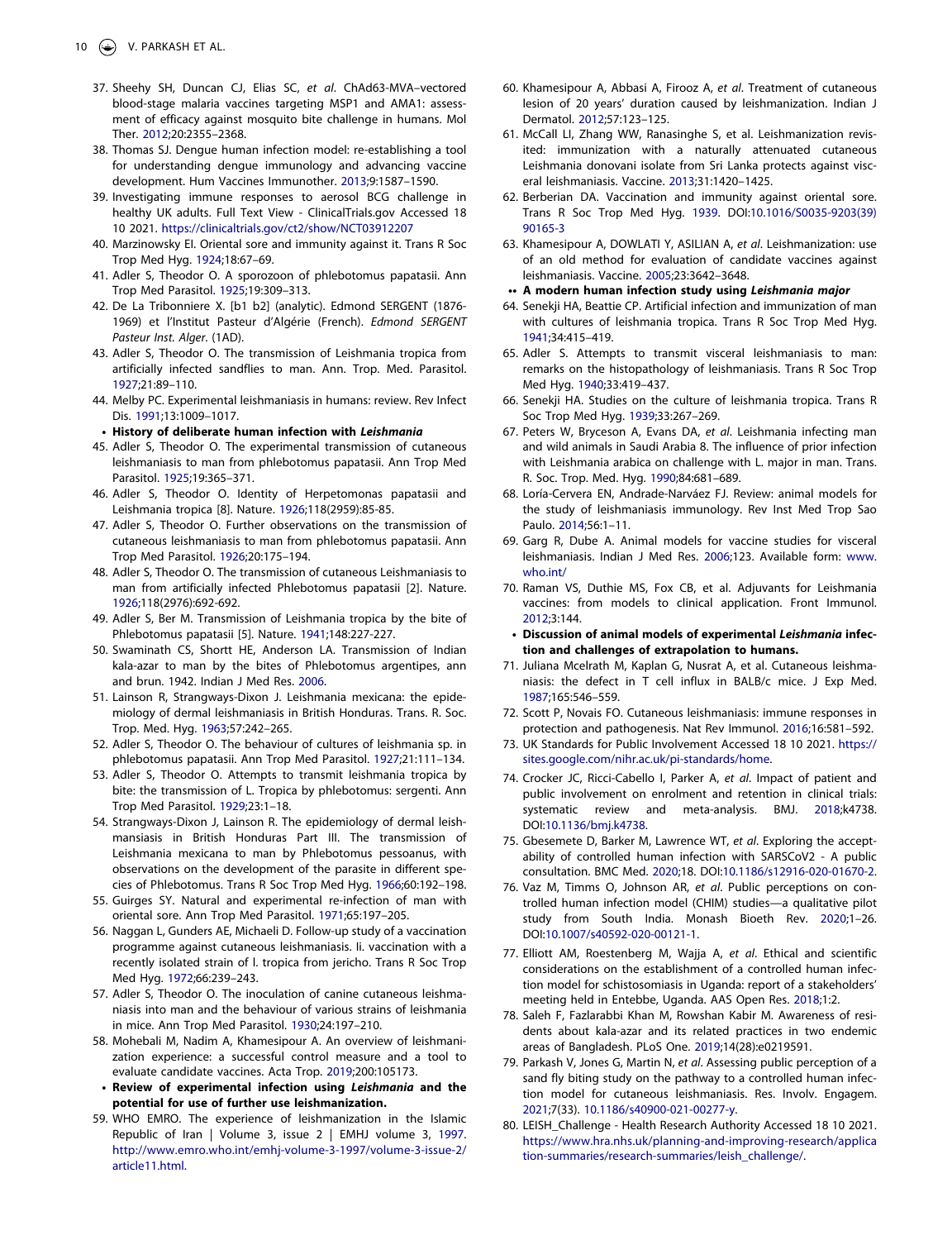- <span id="page-12-0"></span>81. ENGLISH ONLY EXPERT COMMITTEE ON BIOLOGICAL STANDARDIZATION Geneva Human Challenge Trials for Vaccine Development: regulatory considerations. ([2016](#page-6-0)).
- <span id="page-12-1"></span>82. Parkash V, Ashwin H, Sadlova J, *et al*., A clinical study to optimise a sand fly biting protocol for use in a controlled human infection model of cutaneous leishmaniasis (the FLYBITE study). Wellcome Open Res. [2021](#page-6-1);6(168):168.
	- **Recent sand fly biting study that underpins a novel CHIM.**
- <span id="page-12-2"></span>83. Jamrozik E, Selgelid MJ. Human infection challenge studies in endemic settings and/or low-income and middle-income countries: key points of ethical consensus and controversy. J Med Ethics. [2020](#page-6-2);46:601–609.
- **•• Discussion of the ethics of undertaking CHIM studies in endemic settings.**
- <span id="page-12-3"></span>84. Njue M, Njuguna P, Kapulu MC, *et al*. Ethical considerations in controlled human malaria infection studies in low resource settings: experiences and perceptions of study participants in a malaria challenge study in Kenya [version 1; referees: 2 approved]. Wellcome Open Res. [2018](#page-6-2);3:39.
- <span id="page-12-4"></span>85. Oliveira F, Traoré B, Gomes R, *et al*. Delayed-type hypersensitivity to sand fly saliva in humans from a leishmaniasis-endemic area of Mali is TH1-mediated and persists to midlife. J Invest Dermatol. [2013](#page-6-3);133(2):452–459.
- **Discussion of the basis for potential sand fly bite reaction in humans.**
- <span id="page-12-5"></span>86. Crosby TK. USE OF THE COMMON NAMES "SANDFLY" AND "BLACK FLY" FOR SPECIES OF SIMULIIDAE (DIPTERA). New Zeal Entomol. [1973](#page-6-4);5:336–339.
- <span id="page-12-6"></span>87. Biting Midge (sand flies) Accessed 18 10 2021. [https://ww2.health.](https://ww2.health.wa.gov.au/Articles/A_E/Biting-midge)  [wa.gov.au/Articles/A\\_E/Biting-midge](https://ww2.health.wa.gov.au/Articles/A_E/Biting-midge)
- <span id="page-12-7"></span>88. Akuffo H, Costa C, Van Griensven J, *et al*. New insights into leishmaniasis in the immunosuppressed. PLoS Negl. Trop. Dis. [2018;](#page-7-0)12 (5):e0006375.
- <span id="page-12-8"></span>89. de Souza RM, Andrade HF, Duarte MI, *et al*. Reactivation of cutaneous and mucocutaneous tegumentary leishmaniasis in rheumatoid arthritis patients: an emerging problem? Rev Inst Med Trop Sao Paulo. [2017](#page-7-1);59. [10.1590/s1678-9946201759006.](https://doi.org/10.1590/s1678-9946201759006)
- <span id="page-12-9"></span>90. Postorino MC, Bellantoni M, Catalano C, *et al*. Visceral leishmaniasis reactivation in transplant patients: a minireview with report of a new case. J Nephrol. [2011](#page-7-1);24:530–534.
- <span id="page-12-10"></span>91. Hlavacova J, Votypka J, Volf P. The effect of temperature on leishmania (Kinetoplastida: trypanosomatidae) development in sand flies. J Med Entomol. [2013;](#page-7-2)50:955–958.
- <span id="page-12-11"></span>92. Theodor O. A study of the reaction to phlebotomus bites with some remarks on "Harara. Trans. R. Soc. Trop. Med. Hyg. [1935](#page-7-3);29:273–284.
- <span id="page-12-12"></span>93. Kamhawi S, Belkaid Y, Modi G, et al. Protection against cutaneous leishmaniasis resulting from bites of uninfected sand flies. Science. [2000](#page-7-4);290:1351–1354.
	- **The importance of sand fly salivary gland protein in demonstrating protection against further challenge with Leishmania**
- <span id="page-12-13"></span>94. Belkaid Y, Kamhawi S, Modi G, *et al*. Development of a natural model of cutaneous leishmaniasis: powerful effects of vector saliva and saliva preexposure on the long-term outcome of Leishmania major infection in the mouse ear dermis. J. Exp. Med. [1998](#page-7-5);188:1941–1953.
- 95. Ockenfels B, Michael E, McDowell MA. Meta-analysis of the effects of insect vector saliva on host immune responses and infection of vector-transmitted pathogens: a focus on Leishmaniasis. PLoS Negl. Trop. Dis. 2014;8(10):e3197.
- <span id="page-12-14"></span>96. Peters NC, Bertholet S, Lawyer PG, *et al*. Evaluation of recombinant Leishmania polyprotein plus glucopyranosyl lipid A stable emulsion vaccines against sand fly-transmitted Leishmania major in C57BL/6 mice. J Immunol. [2012;](#page-7-6)189:4832–4841.
- <span id="page-12-15"></span>97. Lynn MA, McMaster WR. Leishmania: conserved evolution - diverse diseases. Trends Parasitol. [2008;](#page-7-7)24:103–105.
- <span id="page-12-16"></span>98. Becvar T, Vojtkova B, Siriyasatien P, *et al*. Experimental transmission of Leishmania (Mundinia) parasites by biting midges (Diptera: ceratopogonidae). PLOS Pathog. [2021;](#page-7-8)17(6):e1009654.
- <span id="page-12-17"></span>99. OSF. A controlled human infection model for sand fly-transmitted cutaneous leishmaniasis Accessed 18 10 2021. [https://osf.io/ygfnx/.](https://osf.io/ygfnx/)
- <span id="page-12-18"></span>100. Ashwin H, Sadlova J, Vojtkova B, *et al*. Characterization of a new Leishmania major strain for use in a controlled human infection model. Nat. Commun. [2021;](#page-8-0) 12(215). DOI: [10.1038/s41467-020-](https://doi.org/10.1038/s41467-020-20569-3) [20569-3.](https://doi.org/10.1038/s41467-020-20569-3)
- **•• A novel parasite bank that will allow for future CHIM studies using Leishmania major.**
- <span id="page-12-19"></span>101. Koufman, Z , Egoz, N, and Greenblatt, CL Observations on immunization against cutaneous leishmaniasis in Israel Isr J Med Sci 14 2222 218 . [https://pubmed.ncbi.nlm.nih.gov/649349/.](https://pubmed.ncbi.nlm.nih.gov/649349/)
- <span id="page-12-20"></span>102. Romano A, Doria NA, Mendez J, et al. Cutaneous infection with Leishmania major mediates heterologous protection against visceral infection with Leishmania infantum. J. Immunol. [2015](#page-8-1);195:3816–3827.
	- **Potential for cross-protection after initial exposure to Leishmania major.**
- <span id="page-12-21"></span>103. McMahon-Pratt D, Alexander J. Does the Leishmania major paradigm of pathogenesis and protection hold for New world cutaneous leishmaniases or the visceral disease? Immunol Rev. [2004](#page-8-2);201:206–224.
- <span id="page-12-22"></span>104. Soto M, Ramírez L, Solana JC, *et al*. Inoculation of the Leishmania infantum HSP70-II Null mutant induces long-term protection against L. amazonensis Infection in BALB/c mice. Microorg [2021](#page-8-3);9:363.
- <span id="page-12-23"></span>105. Duarte MC, Lage DP, Martins VT, *et al*. A vaccine combining two Leishmania braziliensis proteins offers heterologous protection against Leishmania infantum infection. Mol. Immunol. [2016;](#page-8-4)76:70– 79.
- <span id="page-12-24"></span>106. Uzonna JE, Späth GF, Beverley SM, et al. Vaccination with phosphoglycan-deficient leishmania major protects highly susceptible mice from virulent challenge without inducing a strong Th1 response. J Immunol. [2004](#page-8-5);172:3793–3797.
- <span id="page-12-25"></span>107. Fiuza JA, Dey R, Davenport D, *et al*. Intradermal immunization of Leishmania donovani centrin knock-out parasites in combination with salivary protein LJM19 from sand fly vector induces a durable protective immune response in hamsters. PLoS Negl. Trop. Dis. [2016](#page-8-6);10(e0004322):e0004322.
- <span id="page-12-26"></span>108. Solana JC, Ramírez L, and Corvo L, *et al*. Vaccination with a Leishmania infantum HSP70-II null mutant confers long-term protective immunity against Leishmania major infection in two mice models. PLoS Negl Trop Dis. [2017;](#page-8-3)11 5 e0005644 doi:[10.1371/jour](https://doi.org/10.1371/journal.pntd.0005644)[nal.pntd.0005644](https://doi.org/10.1371/journal.pntd.0005644) .
- <span id="page-12-27"></span>109. Karmakar S, Ismail N, Oliveira F, *et al*. Preclinical validation of a live attenuated dermotropic Leishmania vaccine against vector transmitted fatal visceral leishmaniasis. Commun Biol. [2021](#page-8-7);4:1–14.
- **•• A recent study that demonstrates the potential of attenuated strains to confer heterologous protection, and its use as a potential live attenuated vaccine.**
- <span id="page-12-28"></span>110. Hartley M-A, Ronet C, and Zangger H, et al. RNA virus: when the host pays the toll. Front Cell Infect Microbiol. [2012](#page-8-8) 2 ;(99 1-15).
- <span id="page-12-29"></span>111. Adaui V, Lye L-F, Akopyants NS, *et al*. Association of the endobiont double-stranded RNA virus LRV1 with treatment failure for human Leishmaniasis caused by Leishmania braziliensis in Peru and Bolivia. J. Infect. Dis. [2016;](#page-8-9)213:112–121.
- <span id="page-12-30"></span>112. Ginouvès M, Couppié P, Simon S, *et al*. Leishmaniavirus genetic diversity is not related to leishmaniasis treatment failure. Clin Microbiol Infect. [2021;](#page-8-9)27:286.e1–286.e5.
- <span id="page-12-31"></span>113. Bourreau E, Ginouves M, Prévot G, *et al*. Presence of Leishmania RNA virus 1 in Leishmania guyanensis increases the risk of first-line treatment failure and symptomatic relapse. J. Infect. Dis. [2016](#page-8-10);213:105–111.